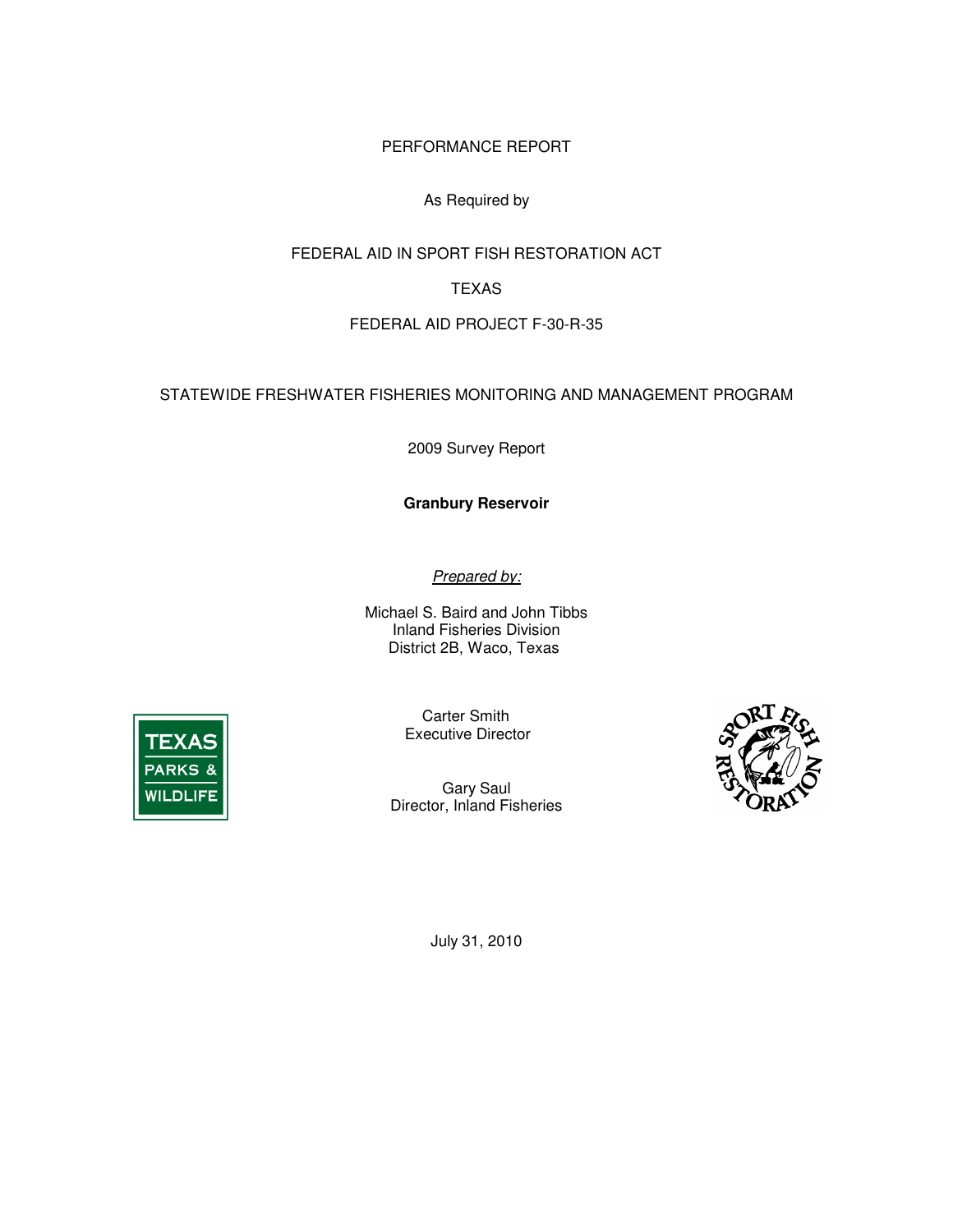| Appendix A               |  |
|--------------------------|--|
|                          |  |
| Appendix B<br>Appendix C |  |

## TABLE OF CONTENTS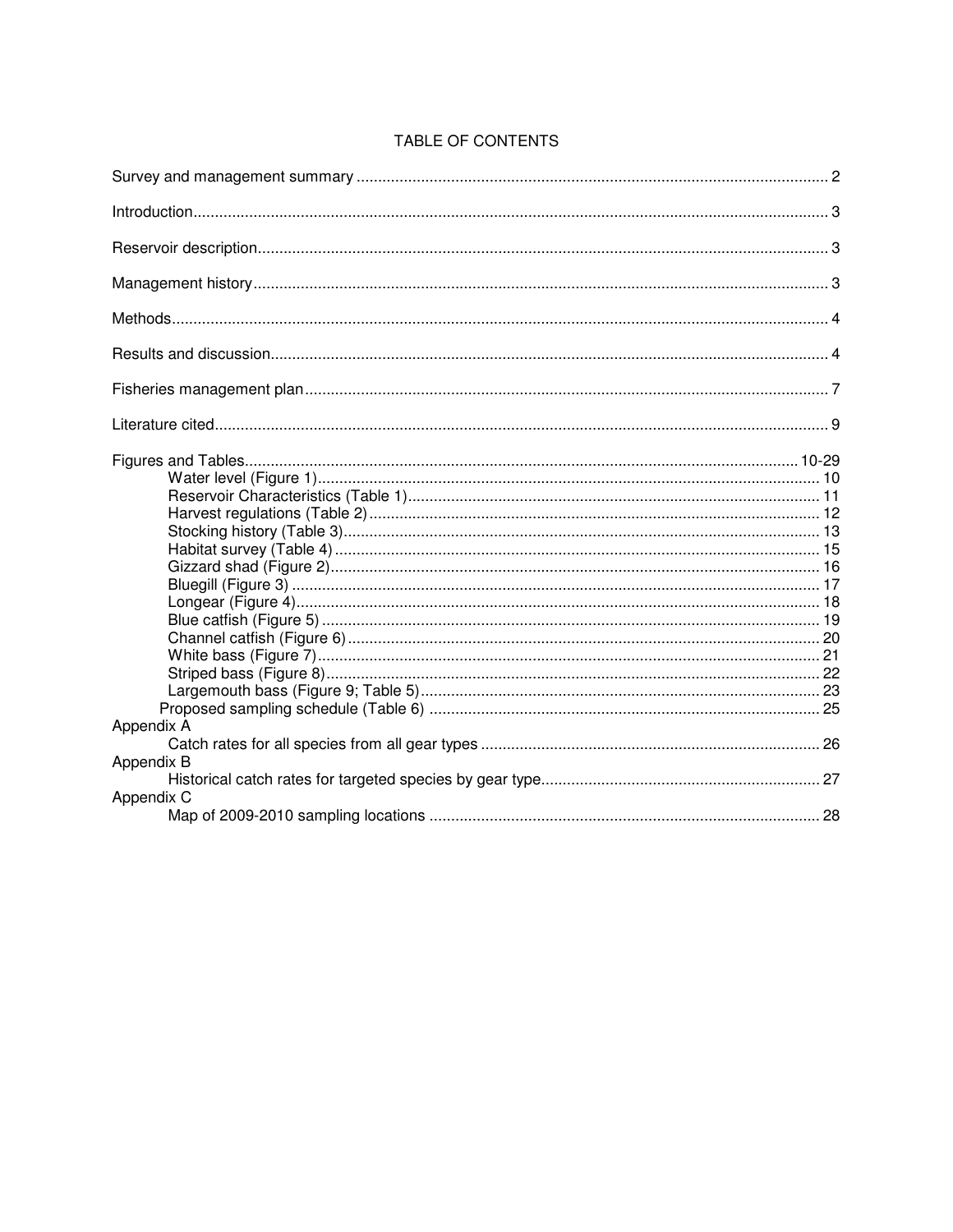#### SURVEY AND MANAGEMENT SUMMARY

<span id="page-2-0"></span> Fish Populations in Granbury Reservoir were surveyed in 2009 with a boat electrofisher and in 2010 using gill nets. This report summarizes the results of the surveys and contains a management plan for the reservoir based on those findings.

- • **Reservoir Description:** Granbury Reservoir is an 8,700-acre impoundment located within the Brazos River system in Hood County, Texas. Near constant water level is maintained by a spillway consisting of 16 tainter gates and 2 sluice gates; retention time has been estimated at 260 days. Primary water uses include storage of flood and storm waters, municipal water supply, power plant cooling, and recreation. Granbury Reservoir has only moderate productivity yet the fishery has been hampered by golden algae since 2001. Habitat features were dominated by extensive bulk heading and natural shoreline.
- **Management history:** Sportfishes in Granbury Reservoir are currently managed with statewide regulations with the exception of a 16-inch minimum length limit on largemouth bass. Important sport fish include largemouth bass and striped bass. Both have been affected by nearly annual, toxic golden alga blooms since 2001. Efforts to mitigate these losses have included collection of biannual fisheries data, annual striped bass stockings, and Florida largemouth bass stockings.
- **Fish Community**
- **• Fish Community**<br>**• Prey species:** The prey base is currently stronger than ever, with numbers and catch rates of all species at or near an all-time high.
	- **Catfishes:** Blue catfish were collected in good numbers for the first time since their original stocking in 1991. The channel catfish population looked better than ever, with individuals from 5 to 25-inches represented, and in good condition. Flathead catfish, although few in number, were also observed at higher frequencies than past surveys.
	- **Temperate basses:** The white bass catch rate improved over previous surveys, while population size structure and condition varied. The striped bass population looked better than it has in over a decade with both good numbers of fish being recruited and good numbers of fish in the 18 to 25-inch size range. Condition indices were excellent.
	- **Exambury bass:** The largemouth bass catch rate was slightly higher than previous surveys. Although population structure was good, no fish were collected over 18-inches, and condition indices were noticeably lower.
	- **White crappie:** White and black crappie are present in the reservoir in low numbers, but trap netting was not conducted in 2009. Recent anecdotal information suggested anglers were catching good numbers of legal-sized fish during spring 2010.
- • **Management Strategies:** Sample the reservoir with electrofishing and gill netting every two years and continue assisting with golden alga research. Sample white crappie with trap netting and obtain a tier 3 or tier 4 largemouth bass age and growth sample in 2013. Adjust the annual striped bass stocking rate as needed. Inform controlling authorities about new exotic species threats to Texas waters, and work with those authorities to display appropriate signage, educate constituents, and understand appropriate enforcement actions.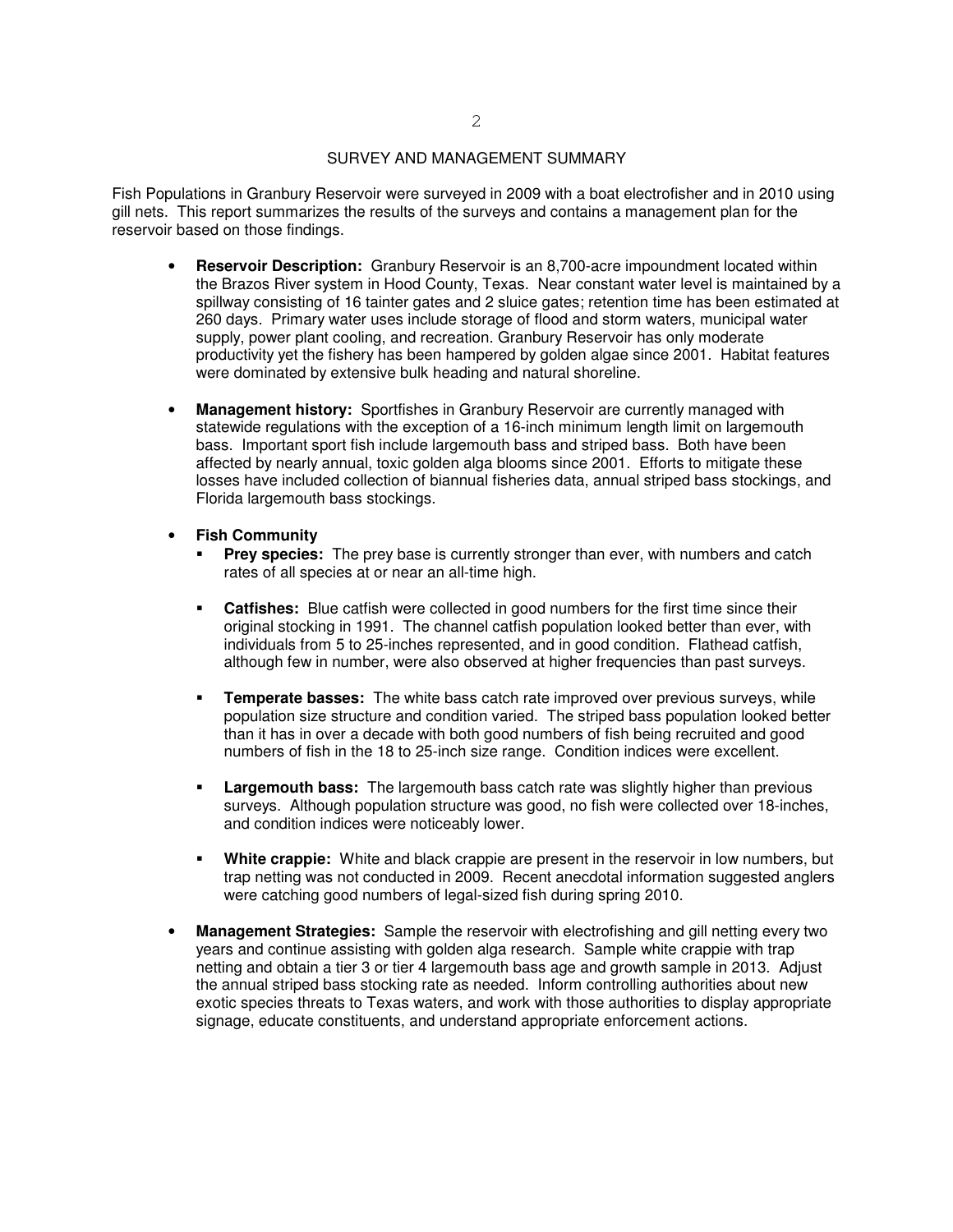#### INTRODUCTION

<span id="page-3-0"></span> This document is a summary of fisheries data collected from Granbury Reservoir in 2009-2010. The purpose of the document is to provide fisheries information and make management recommendations to protect and improve the sport fishery. While information on other species of fishes was collected, this report deals primarily with major sport fishes and important prey species. Historical data is presented with the 2009-2010 data for comparison.

### Reservoir Description

• Granbury Reservoir is an 8,700-acre impoundment of the Brazos River, located between Possum Kingdom and Whitney reservoirs in Hood County. It was constructed in 1969 and is operated and controlled by the Brazos River Authority (BRA). Primary water uses include storage of flood and storm waters, municipal water supply, power plant cooling, and recreation. Granbury Reservoir is moderately eutrophic with a mean and maximum depth of 18.0 and 75.0 feet respectively. Near constant water level is maintained by a spillway consisting of 16 tainter gates and 2 sluice gates; retention time has been estimated at 260 days. Habitat features were dominated by extensive bulk heading and natural shoreline. Native aquatic plants present are cattail and bulrush. Boat access is adequate and consists of five public boat ramps and several private boat ramps. Bank fishing access is poor. Other descriptive characteristics for Granbury Reservoir are in Table 1.

#### Management History

 **Previous management strategies and actions:** Management strategies and actions from the previous survey report (Tibbs and Baird 2006) included:

 1. Sample the reservoir biannually for the next four years using electrofishing, gill netting, and trap netting.

 **Action:** Biannual sampling was maintained on Granbury with the exception of trap netting; trap netting became an optional sampling gear in 2009. Full electrofishing surveys were conducted in 2007 and 2009 while full gill netting surveys were conducted in 2008 and 2010.

- 2010. 2. Stock striped bass at 15/acre annually; adjust stocking rate as needed. **Action:** Striped bass were stocked at 15/acre in 2007 and 2008; however the annual stocking rate was changed to 5- fish/acre in 2009 due to perceived low usage of the fisherv.
- fishery. 3. Request stocking of Florida largemouth bass at 25/acre in spring 2007.
	- **Action:** Florida largemouth bass fingerlings were stocked at 25/acre in 2008.
- 4. Make fishery data available to agencies researching golden alga, and aid with this research when necessary.

 **Action:** Trend data for important sportfish and prey species were presented at the second International Golden Alga Symposium held in Fort Worth during 2009. Additionally, these data have been shared with members of the Golden Alga Task Force, and are currently being used by a variety of agencies conducting research on golden alga and affected reservoirs.

- reservoirs.<br>5. Perform a physical habitat survey prior to the next report using current technology. **Action:** A complete physical habitat survey was conducted on Granbury using a combination of remote and ground-truthing techniques in spring 2010.
- 6. Publicize the healthy catfish population to constituents, local angler groups, etc. **Action:** The healthy catfish population, and other positive trends in Granbury's fishery, have been shared with numerous user groups and interested constituents through a variety of media outlets since 2006.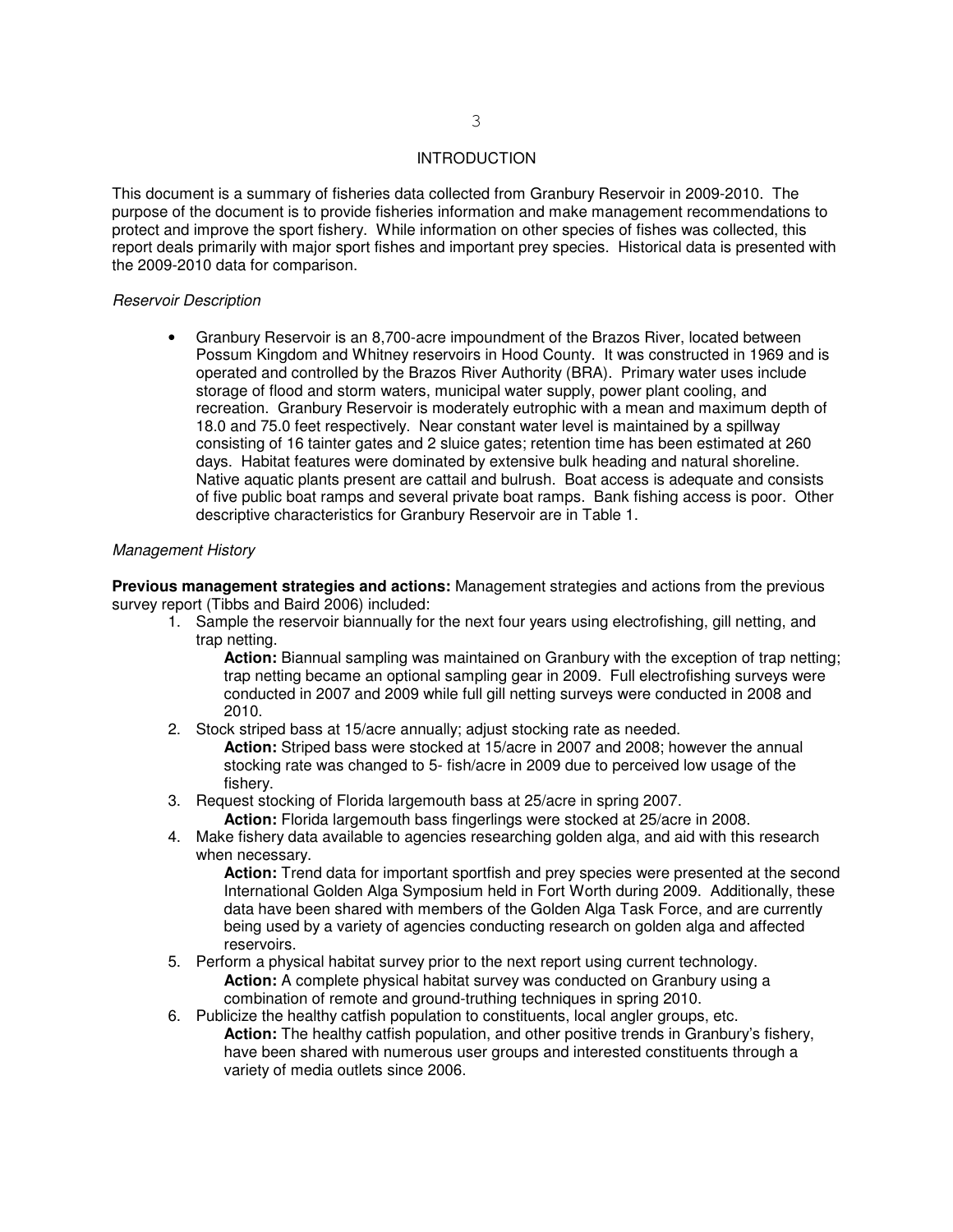<span id="page-4-0"></span> **Harvest regulation history:** Sportfishes are currently managed with statewide regulations with the exception of a 16-inch minimum length limit on largemouth bass (Table 2).

 **Stocking history:** Striped bass fingerling have been stocked, with few exceptions, on an annual basis since 1972 (Table 3). The striped bass stocking rate was changed from 15 to 5/acre in 2009 due to a perceived low usage by anglers in response to chronic golden alga fish kills. Channel catfish were stocked twice: once in 1969 at 43/acre, and again with 300 adults in 1993. Blue catfish were stocked at 10/acre, with limited success, in 1991. Largemouth bass were originally stocked at 15/acre in 1969, and in the early 1970's at varying densities. A small stocking of Florida largemouth bass occurred in 1986 (i.e., 8178 fish), and heavy stockings of nearly 50/acre in 1989, 1994, and 1995. A large (208,273) number of Florida largemouth bass were stocked in 2008 to mitigate cumulative losses from fish kills associated with golden alga.

 **Vegetation/habitat history:** Granbury Reservoir supports limited aquatic vegetation. A few upper reservoir areas hold emergent species like cattail (Typha spp.), bulrush (Scirpus spp.) and water willow (Justicia spp.). The Brazos River Authority (BRA) recently requested a permit to treat cattail along two popular shoreline areas of the reservoir in an effort to improve access for bank anglers. Few submerged species of vegetation exist in the reservoir, and noxious vegetation is not currently a problem.

 **Water Transfer:** Granbury Reservoir is primarily used for storage of flood and storm waters, municipal water supply, power plant cooling, and recreation. There are currently two major pumping stations on the reservoir which transfer water to other sites. The first is operated by Luminant, formally known as TXU Electric Company, which uses untreated water from Granbury for nuclear power plant operations on Squaw Creek. The other is operated by the Authority's Lake Granbury Surface Water and Treatment System (SWATS), which supplies treated water to several municipalities in Hood and Johnson Counties. No additional diversions are known at this time; however the Squaw Creek nuclear facility has applied for two additional reactors, which may change future needs for untreated water from Granbury.

#### **METHODS**

 Fishes were collected by electrofishing (1.5 hours at 18 5-min stations) and gill netting (10 net nights at 10 stations). Catch per unit effort (CPUE) for electrofishing was recorded as the number of fish caught per hour (fish/hr) of actual electrofishing and, for gill nets, as the number of fish per net night (fish/nn). All survey sites were randomly selected and all surveys were conducted according to the Texas Parks and Wildlife Department Inland Fisheries Assessment Procedures (unpublished, revised manual 2009).

 Sampling statistics (CPUE for various length categories), structural indices [Proportional Size Distribution (PSD), as defined by Guy et al. (2007)], and condition indices [relative weights  $(W<sub>r</sub>)$ ] were calculated for target fishes according to Anderson and Neumann (1996). Index of vulnerability (IOV) was calculated for gizzard shad (DiCenzo et al. 1996). Relative standard error (RSE = 100 X SE of the estimate/estimate) was calculated for all CPUE statistics and for creel statistics and SE was calculated for structural indices and IOV. Fish aging became optional in 2004, and no new age and growth data were collected from the 2009/2010 survey. The most recent age and growth information for Granbury Reservoir can be found in Tibbs and Baird (2002). Source for water level data was the United States Geological Survey (USGS) website and Brazos River Authority.

### RESULTS AND DISCUSSION

 **Habitat:** Littoral zone habitat consisted primarily of extensive bulk heading, boat docks, standing timber, dead trees and stumps, and limited amounts of rock riprap and natural bluff. The number of boat docks/piers was estimated at 2,896 via remote sensing and later ground-truthed. A physical habitat survey was conducted this year (Table 4).

**Creel:** No creels were conducted during this survey period.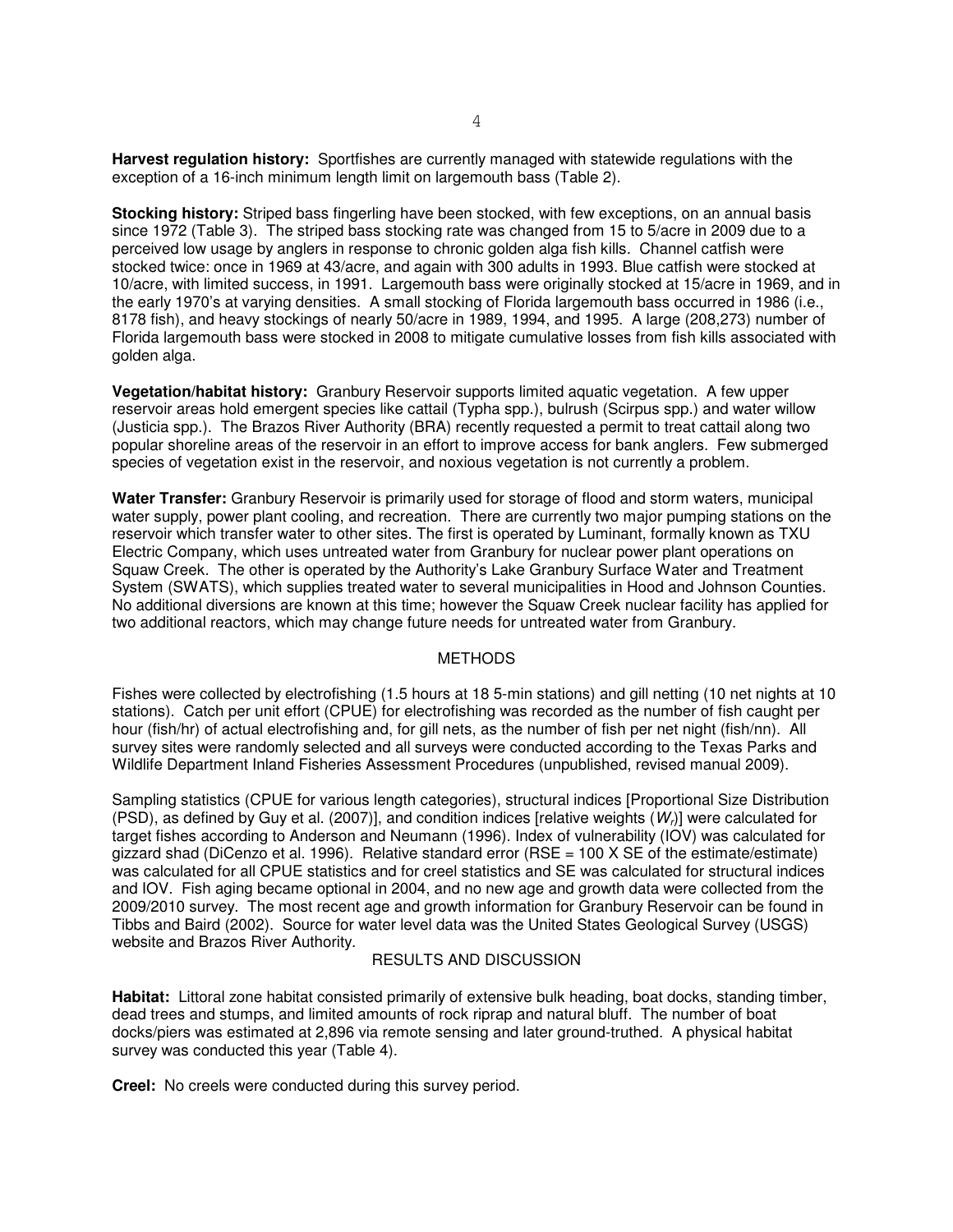**Prey species:** The prey base is currently stronger than ever, with numbers and catch rates of all species at or near an all-time high. Prey species and catch rates included: bluegill (279/hr), gizzard shad (241/hr), longear sunfish (83/hr), threadfin shad (30/hr), green sunfish (25/hr), redear sunfish (10/hr), and warmouth (6/hr) (Figures 2, 3, and 4; Appendices A and B). Index of vulnerability (IOV) was excellent with 95% of the gizzard shad population available as prey for predators (DiCenzo et al. 1996).

 **Catfishes:** Blue catfish were originally stocked in 1991 at 10/acre (Table 3). Catch rates have been historically poor for the species until this year, when blues were collected at a rate of 2.3 fish/nn; none were collected in 2006 and 2008. The population size structure was good with recent recruitment and plenty of fish greater than 16-inches for anglers. Overall condition was good with some size classes having excellent condition indices (Figure 5; Table 3; Appendices A and B).

 The channel catfish sample collected in 2010 (22/nn; n= 220) is the best on record. The population structure is excellent with historically high recruitment and legal-sized fish up to 25-inches. In addition, Relative weights (Wr), an index of condition or plumpness, averaged well over 100 (Figure 6; Appendices A and B). No age and growth work was done on channel catfish during this survey period; additional information on this species can be found in Tibbs and Baird (2002).

 Flathead catfish, although few in number, were also observed at higher frequencies than past surveys: (0.2 in 2003, 0.4 in 2004, 0.0 in 2006, 0.3 in 2008, and 0.7 in 2010) (Appendices A and B).

 The positive trend seen in the catfishes during a time when golden alga is hampering other fisheries, is interesting, and may be worthy of broader research. Stocking catfishes into golden alga-plagued reservoirs might prove to be a useful management tool to mitigate losses to other fisheries.

 **Temperate basses:** White bass catch rates have remained relatively stable over the last three surveys and this years' rate was slightly improved (2.7/nn in 2006, 2.1/nn in 2008, and 3.8/nn in 2010). The population structure, however, has been unbalanced as evidenced by dynamic Proportional Size Distribution (PSD) and PSD-12 values from recent surveys; balanced sportfish populations tend to have a PSD below 60 and consistent PSD-X values. White bass PSD and PSD-12 values were 96 and 63 in 2006, 37 and 0 in 2008, and 74 and 34 in 2010 respectively. The current population size structure should benefit anglers if it remains consistent (Figure 7; Appendices A and B). No age and growth work was done on white bass during this survey period; additional information on this species can be found in Tibbs and Baird (2002).

 The 2010 striped bass catch rates were the highest recorded for Granbury at 2.9/nn. The population looked better than it ever has with both good numbers of fish being recruited to the gear and good numbers of fish in the 18 to 25-inch size range. The PSD values for the last three surveys have been stable; 50 in 2006 and 2008, and 45 in 2010. Condition indices were also excellent, presumably in response to a good forage base and a gizzard shad population with a high IOV. Annual stocking rates were changed from 15 to 5/acre in 2009 so biannual monitoring of this population will be important to help determine what, if any, effects the change in stocking rate has had on the population. (Figure 8; Table 3; Appendices A and B). No age and growth work was done on striped bass during this survey period; additional information on this species can be found in Tibbs and Baird (2002).

 **Largemouth bass:** The largemouth bass catch rate was relatively low when compared to other district reservoirs, yet very close to average for Granbury. Catch rates from the past three surveys (31/hr in 2005, 21/hr in 2007, and 41/hr in 2010) are also well below pre-golden alga catches - this despite good stockings of Florida largemouth bass in 2003 (50/acre), 2004 (25/acre), and 2008 (25/acre). Although the current population size structure looks good (PSD=44; PSD-14= 27), no fish were collected over 18-inches, and condition indices decreased a lot over the previous two surveys. Largemouth bass genetics were not analyzed this survey period since no stockings are planned for the immediate future, however Florida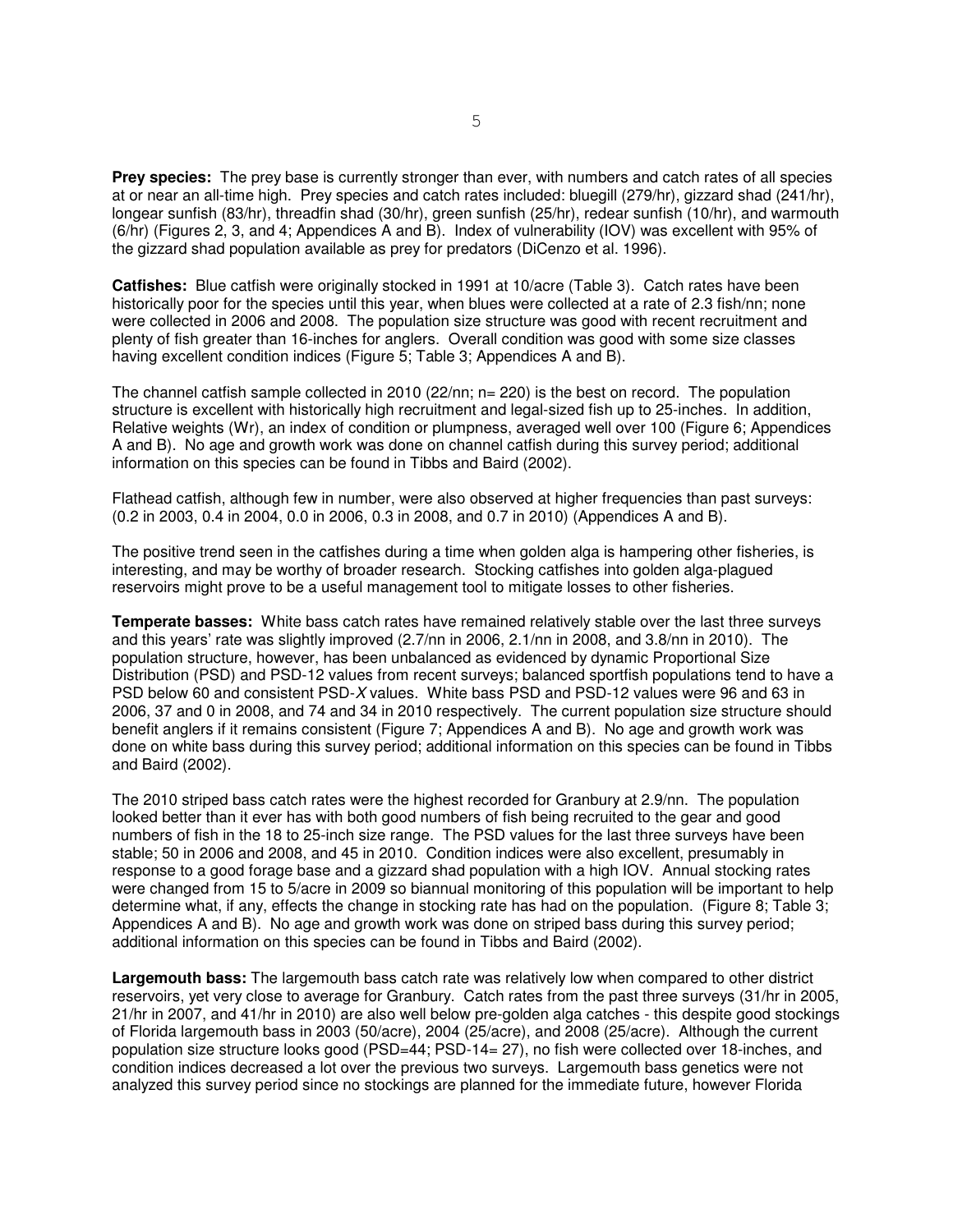largemouth bass influence has remained relatively constant and Florida alleles ranged from 45 to 51% in 6

 the previous three surveys (Figure 9; Tables 3 and 5; Appendices A and B). No age and growth work was done on largemouth bass during this survey period; additional information on this species can be found in Tibbs and Baird (2002).

 **White crappie:** Trap netting became an optional gear in 2009, and since the two most recent crappie surveys have failed to collect useful sample sizes, trap netting was not conducted during this survey period. White and black crappie are still present in the reservoir in low numbers however, and recent anecdotal information suggested anglers were catching good numbers of legal-sized fish during spring 2010. This is not surprising, as piers, boat docks, and woody habitat are plentiful in the reservoir. Based on this new information and a further review of historical district catch rates for the species, trap netting will be conducted in 2013.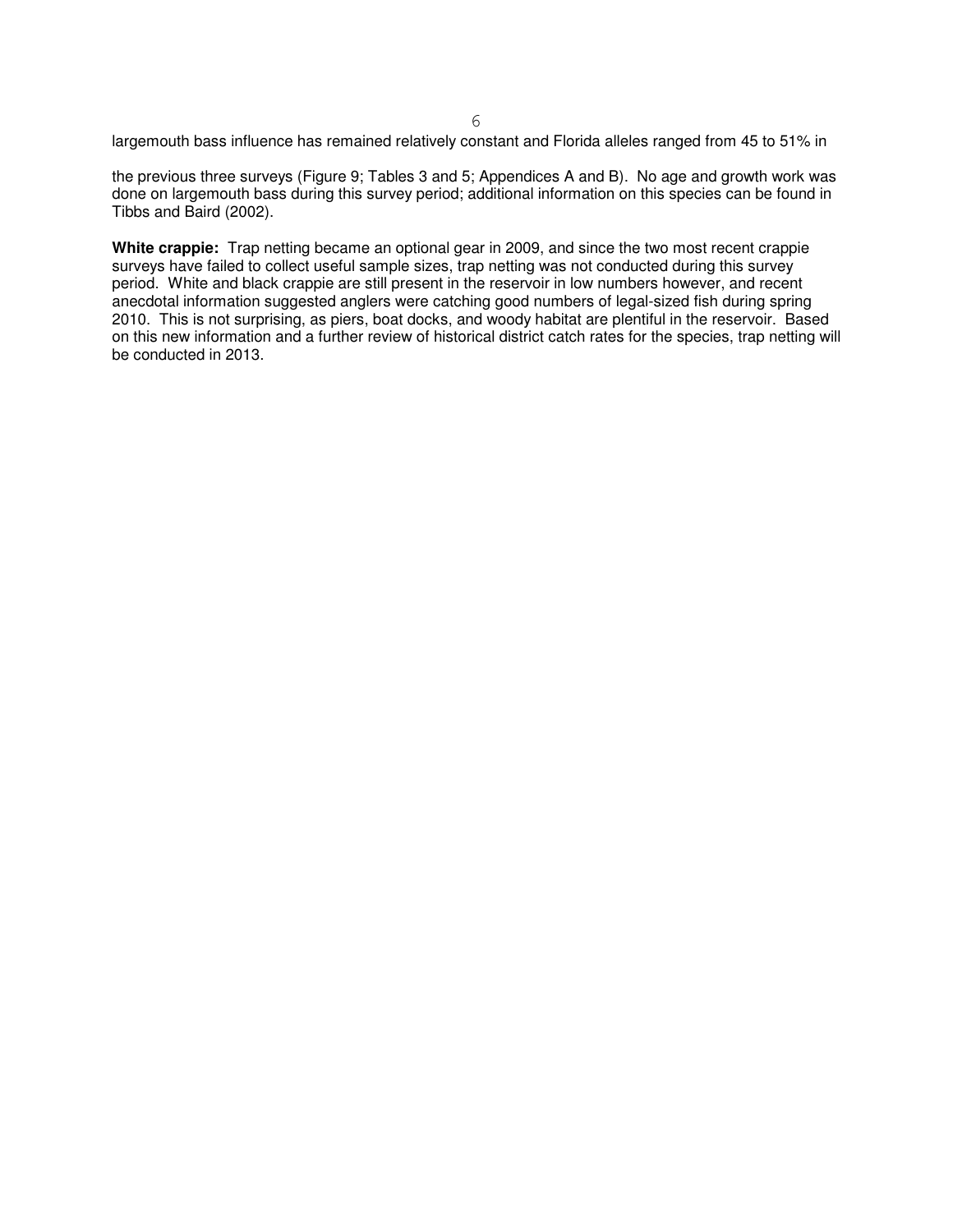### **Fisheries management plan for Granbury Reservoir, Texas**

### Prepared – July 2010

<span id="page-7-0"></span>**ISSUE 1:** Golden alga continues to kill significant numbers of fish in the reservoir during winter and early spring months.

### MANAGEMENT STRATEGIES

- 1. Sample the reservoir with electrofishing and gill netting every two years. Supplementary monitoring may be required if golden alga blooms cause additional severe mortality.
- 2. Make fishery data available to agencies researching golden alga, and cooperate with research when necessary.
- **ISSUE 2:**  growth information is eight years old. Chronic golden alga issues and fish kills have prevented age and growth samples from being conducted. Largemouth bass are the most popular sport fish species in the reservoir, and age and

#### MANAGEMENT STRATEGY

- $1.$  either a tier 3 or tier 4 age and growth sample in 2013. Pending the number and severity of golden alga fish kills over the next three years, obtain
- **ISSUE 3:** White crappie were not surveyed in 2009 since trap netting is now optional.

#### MANAGEMENT STRATEGY

- 1. Sample white crappie in winter 2013.
- **ISSUE 4:**  striped bass catch rate was the highest ever recorded for Granbury. These improved catch rates need to be maintained if possible. The annual striped bass stocking rate was changed from 15 to 5/acre in 2009. The 2010

### MANAGEMENT STRATEGIES

- 1. Monitor the striped bass catch rate with gill netting in 2012 and 2014.
- 2. Adjust striped bass stocking rates if necessary due to golden alga kills.
- **ISSUE 5:** Many invasive species threaten aquatic habitats and organisms in Texas and can adversely affect the state ecologically, environmentally, and economically. For example, zebra mussels (Dreissena polymorpha) can multiply rapidly and attach themselves to any available hard structure, restricting water flow in pipes, fouling swimming beaches and plugging engine cooling systems. Giant Salvinia (*Salvinia molesta*) and other invasive vegetation species can form dense mats, interfering with recreational activities like fishing, boating, skiing and swimming. The financial costs of controlling and/or eradicating these types of invasive species are significant. Additionally, the potential for invasive species to spread to other river drainages and reservoirs via watercraft and other means is a serious threat to all public waters of the state.

#### MANAGEMENT STRATEGIES

- 1. Cooperate with the controlling authority to post appropriate signage at access points around the reservoir.
- 2. Contact and educate marina owners about invasive species, and provide them with posters, literature, etc… so that they can in turn educate their customers.
- 3. Educate the public about invasive species through the use of media and the internet.
- 4. Make a speaking point about invasive species when presenting to constituent and user groups.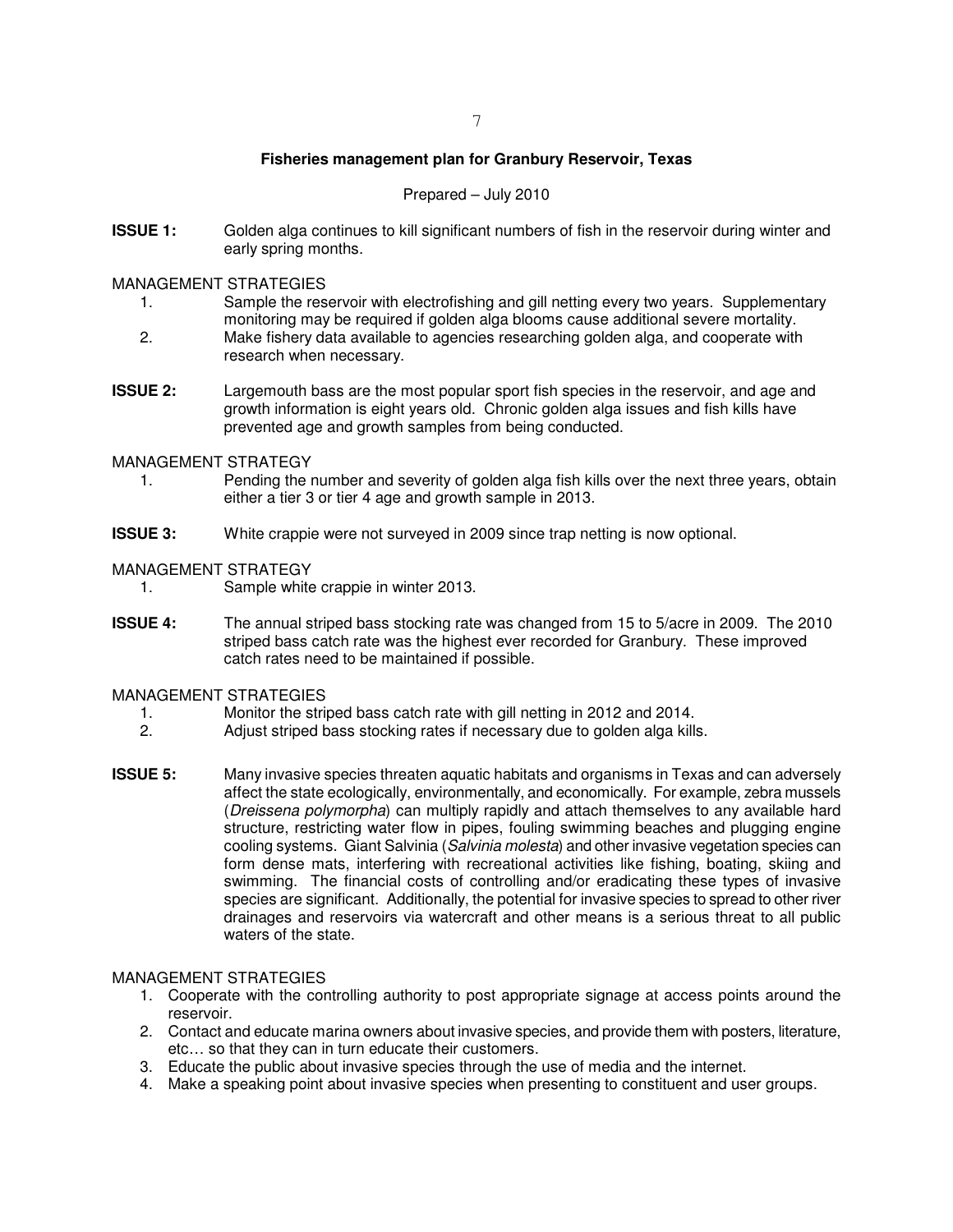5. Keep track of (i.e., map) existing and future inter-basin water transfers to facilitate potential invasive species responses.

#### **SAMPLING SCHEDULE JUSTIFICATION:**

 The proposed sampling schedule includes electrofishing in 2011 and 2013, trap netting in 2013, and gill netting in 2012 and 2014 (Table 6). The 2011 and 2012 surveys are necessary to evaluate and monitor the continual effects of golden alga-related fish kills on the reservoir. The 2013 and 2014 surveys are regularly scheduled surveys.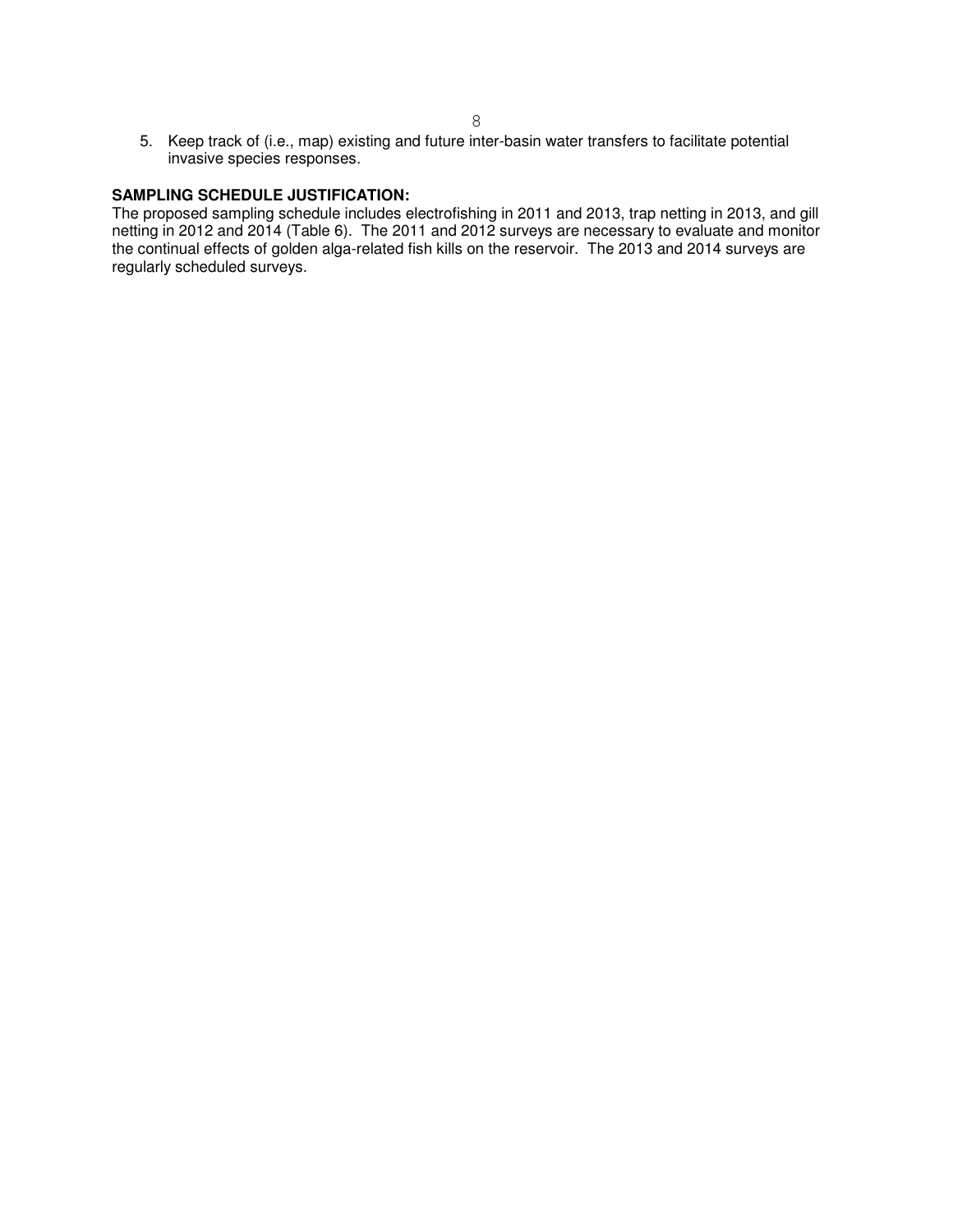#### LITERATURE CITED

- <span id="page-9-0"></span> Anderson, R. O., and R. M. Neumann. 1996. Length, weight, and associated structural indices. Pages 447-482 in B. R. Murphy and D. W. Willis, editors. Fisheries techniques, 2<sup>nd</sup> edition. American Fisheries Society, Bethesda, Maryland.
- DiCenzo, V. J., M. J. Maceina, and M. R. Stimert. 1996. Relations between reservoir trophic state and gizzard shad population characteristics in Alabama reservoirs. North American Journal of Fisheries Management 16:888-895.
- Guy, C. S., R. M. Neumann, D. W. Willis, and R. O. Anderson. 2007. Proportional Size Distribution (PSD): A Further Refinement of Population Size Structure Index Terminology. Fisheries volume 32, number 7: 348
- Tibbs, J. and M. S. Baird. 2002. Statewide freshwater fisheries monitoring and management program survey report for Granbury Reservoir, 2002. Texas Parks and Wildlife Department, Federal Aid Report F-30-R, Austin.
- Tibbs, J. and M. S. Baird. 2006. Statewide freshwater fisheries monitoring and management program survey report for Granbury Reservoir, 2006. Texas Parks and Wildlife Department, Federal Aid Report F-30-R, Austin.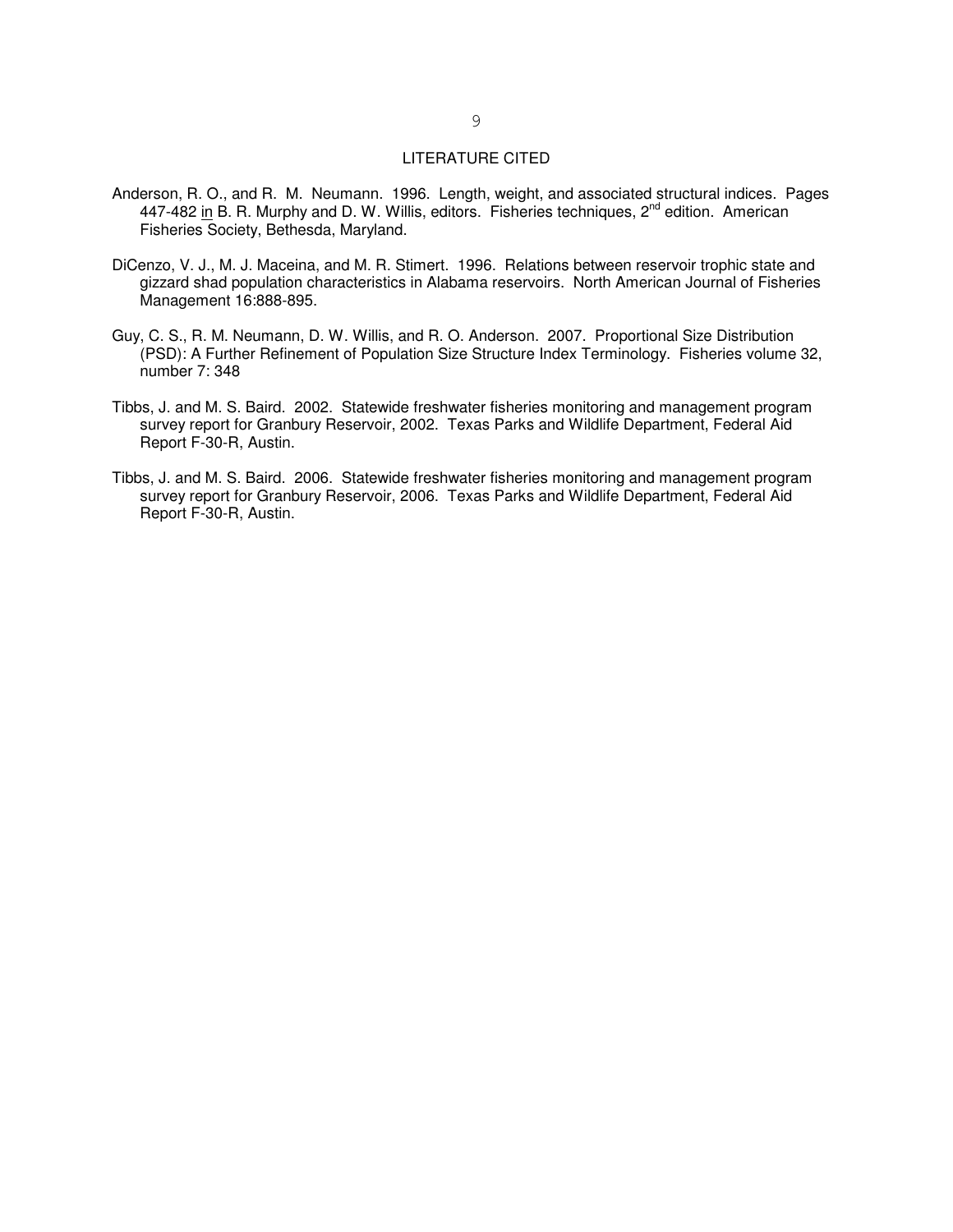<span id="page-10-0"></span>

 Figure 1. Daily mean water levels for Granbury Reservoir, from January 1, 2006 through January 1, 2010. Conservation pool level (693 feet above mean sea level).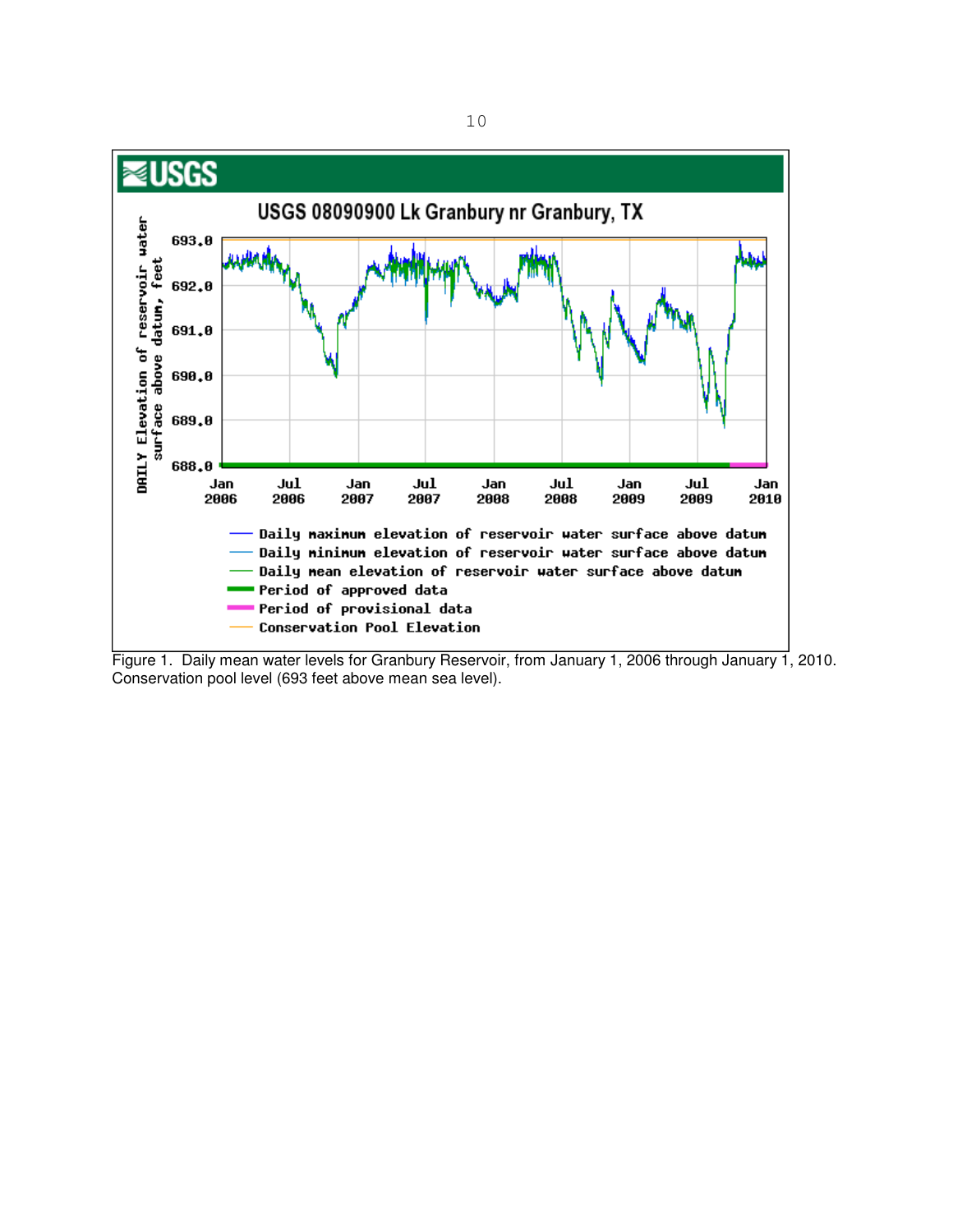Table 1. Characteristics of Granbury Reservoir, Texas.

| Description                  |
|------------------------------|
| 1969                         |
| Brazos River Authority (BRA) |
| Hood                         |
| Mainstem                     |
| 8.4                          |
| 2400 umhos/cm                |
|                              |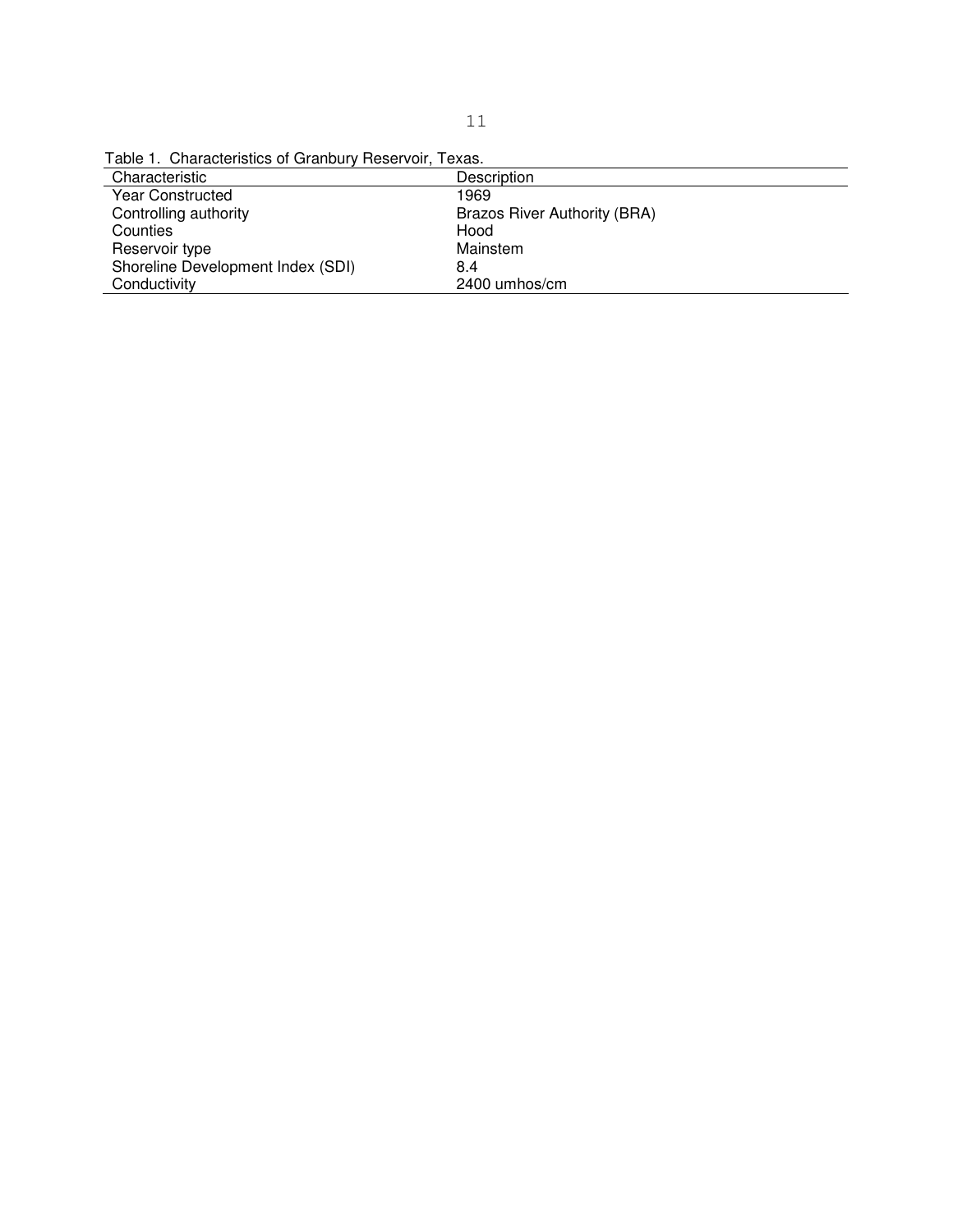| <b>Species</b>            | Bag Limit            | Length limit (inches) |
|---------------------------|----------------------|-----------------------|
| Catfish: Channel and Blue | 25 (any combination) | 12" minimum           |
| Catfish, Flathead         | 5                    | 18 " minimum          |
| Bass, White               | 25                   | 10 " minimum          |
| Bass, Striped             | 5                    | 18 " minimum          |
| Bass: Largemouth          | 5 (any combination)  | 16" minimum           |
| <b>Bass: Spotted</b>      | 5 (any combination)  | No minimum            |
| Crappie: White and Black  | 25 (any combination) | 10" minimum           |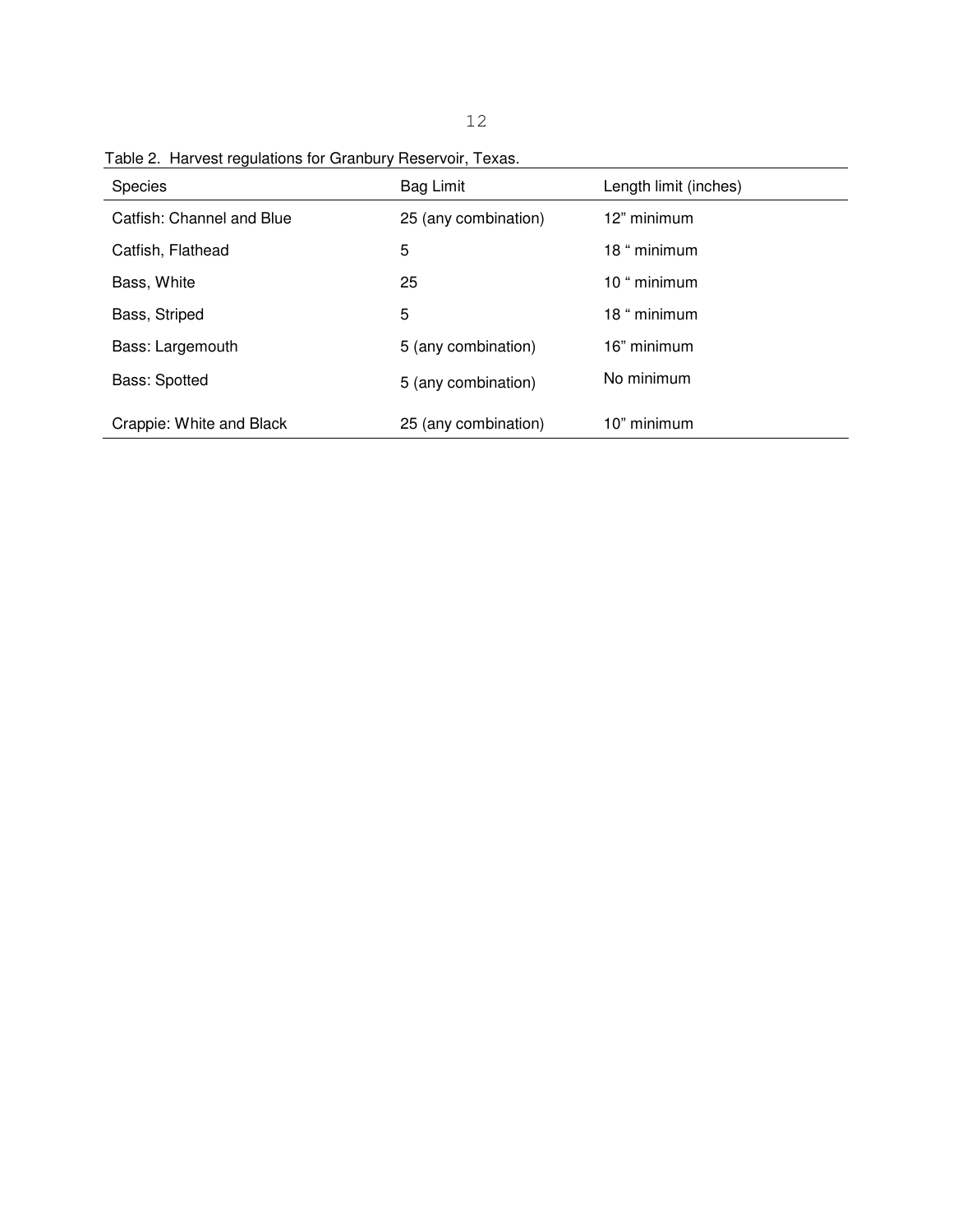Table 3. Stocking history of Granbury, Texas. Life stages are fry (FRY), fingerlings (FGL), advanced length (Mean TL; in) is given. For years where there were multiple stocking events for a particular species and life stage the mean TL is an average for all stocking events combined. fingerlings (AFGL), adults (ADL) and unknown (UNK). Life stages for each species are defined as having a mean length that falls within the given length range. For each year and life stage the species mean total

| 1991<br><b>FGL</b><br>Blue catfish<br>86,343<br>2.5<br>Total<br>86,343<br><b>AFGL</b><br>Channel catfish<br>1969<br>374,675<br>7.9<br><b>AFGL</b><br>1993<br>300<br>4.9<br>374,975<br>Total<br>1986<br>8,178<br><b>FRY</b><br>0.9<br>Florida Largemouth bass<br><b>FGL</b><br>1989<br>1.3<br>212,290<br><b>FRY</b><br>1989<br>212,234<br>0.9<br><b>FGL</b><br>1994<br>435,331<br>1.1<br><b>FGL</b><br>1995<br>435,924<br>1.4<br><b>FGL</b><br>2003<br>425,723<br>1.3<br><b>FGL</b><br>2004<br>214,164<br>1.6<br><b>FGL</b><br>2008<br>1.5<br>208,273<br>Total<br>2,152,117<br><b>UNK</b><br>1969<br>126,640<br><b>UNK</b><br>Largemouth bass<br><b>FRY</b><br>1970<br>1,700,000<br>0.7<br><b>UNK</b><br>1972<br>30,160<br><b>UNK</b><br>200<br>1993<br><b>AFGL</b><br>4.9<br>Total<br>1,857,000<br><b>FGL</b><br>1972<br>27,250<br>1.7<br>Striped bass<br><b>FGL</b><br>1973<br>1.7<br>172,970<br><b>FGL</b><br>1974<br>85,000<br>1.7<br>1975<br><b>UNK</b><br><b>UNK</b><br>39,998<br>1976<br><b>UNK</b><br><b>UNK</b><br>86,154<br>1979<br>85,791<br><b>UNK</b><br><b>UNK</b><br>1981<br><b>UNK</b><br><b>UNK</b><br>100,502<br>1983<br>176,332<br><b>UNK</b><br><b>UNK</b><br><b>FGL</b><br>1989<br>87,000<br>1.5<br><b>FGL</b><br>1990<br>1.5<br>93,315<br><b>FGL</b><br>1994<br>143,656<br>1.2<br><b>FGL</b><br>1995<br>43,807<br>1.3<br><b>FGL</b><br>1997<br>87,068<br>1.3<br><b>FGL</b><br>88,206<br>1.3<br>1998<br><b>FGL</b><br>1999<br>88,121<br>1.4<br><b>FGL</b><br>2000<br>44,000<br>1.4<br><b>FRY</b><br>2001<br>2,100,000<br>0.8 | <b>Species</b> | Year | <b>Number</b> | Life<br><b>Stage</b> | Mean<br>TL (in) |
|--------------------------------------------------------------------------------------------------------------------------------------------------------------------------------------------------------------------------------------------------------------------------------------------------------------------------------------------------------------------------------------------------------------------------------------------------------------------------------------------------------------------------------------------------------------------------------------------------------------------------------------------------------------------------------------------------------------------------------------------------------------------------------------------------------------------------------------------------------------------------------------------------------------------------------------------------------------------------------------------------------------------------------------------------------------------------------------------------------------------------------------------------------------------------------------------------------------------------------------------------------------------------------------------------------------------------------------------------------------------------------------------------------------------------------------------------------------------------------------------------------------------------------------------------|----------------|------|---------------|----------------------|-----------------|
|                                                                                                                                                                                                                                                                                                                                                                                                                                                                                                                                                                                                                                                                                                                                                                                                                                                                                                                                                                                                                                                                                                                                                                                                                                                                                                                                                                                                                                                                                                                                                  |                |      |               |                      |                 |
|                                                                                                                                                                                                                                                                                                                                                                                                                                                                                                                                                                                                                                                                                                                                                                                                                                                                                                                                                                                                                                                                                                                                                                                                                                                                                                                                                                                                                                                                                                                                                  |                |      |               |                      |                 |
|                                                                                                                                                                                                                                                                                                                                                                                                                                                                                                                                                                                                                                                                                                                                                                                                                                                                                                                                                                                                                                                                                                                                                                                                                                                                                                                                                                                                                                                                                                                                                  |                |      |               |                      |                 |
|                                                                                                                                                                                                                                                                                                                                                                                                                                                                                                                                                                                                                                                                                                                                                                                                                                                                                                                                                                                                                                                                                                                                                                                                                                                                                                                                                                                                                                                                                                                                                  |                |      |               |                      |                 |
|                                                                                                                                                                                                                                                                                                                                                                                                                                                                                                                                                                                                                                                                                                                                                                                                                                                                                                                                                                                                                                                                                                                                                                                                                                                                                                                                                                                                                                                                                                                                                  |                |      |               |                      |                 |
|                                                                                                                                                                                                                                                                                                                                                                                                                                                                                                                                                                                                                                                                                                                                                                                                                                                                                                                                                                                                                                                                                                                                                                                                                                                                                                                                                                                                                                                                                                                                                  |                |      |               |                      |                 |
|                                                                                                                                                                                                                                                                                                                                                                                                                                                                                                                                                                                                                                                                                                                                                                                                                                                                                                                                                                                                                                                                                                                                                                                                                                                                                                                                                                                                                                                                                                                                                  |                |      |               |                      |                 |
|                                                                                                                                                                                                                                                                                                                                                                                                                                                                                                                                                                                                                                                                                                                                                                                                                                                                                                                                                                                                                                                                                                                                                                                                                                                                                                                                                                                                                                                                                                                                                  |                |      |               |                      |                 |
|                                                                                                                                                                                                                                                                                                                                                                                                                                                                                                                                                                                                                                                                                                                                                                                                                                                                                                                                                                                                                                                                                                                                                                                                                                                                                                                                                                                                                                                                                                                                                  |                |      |               |                      |                 |
|                                                                                                                                                                                                                                                                                                                                                                                                                                                                                                                                                                                                                                                                                                                                                                                                                                                                                                                                                                                                                                                                                                                                                                                                                                                                                                                                                                                                                                                                                                                                                  |                |      |               |                      |                 |
|                                                                                                                                                                                                                                                                                                                                                                                                                                                                                                                                                                                                                                                                                                                                                                                                                                                                                                                                                                                                                                                                                                                                                                                                                                                                                                                                                                                                                                                                                                                                                  |                |      |               |                      |                 |
|                                                                                                                                                                                                                                                                                                                                                                                                                                                                                                                                                                                                                                                                                                                                                                                                                                                                                                                                                                                                                                                                                                                                                                                                                                                                                                                                                                                                                                                                                                                                                  |                |      |               |                      |                 |
|                                                                                                                                                                                                                                                                                                                                                                                                                                                                                                                                                                                                                                                                                                                                                                                                                                                                                                                                                                                                                                                                                                                                                                                                                                                                                                                                                                                                                                                                                                                                                  |                |      |               |                      |                 |
|                                                                                                                                                                                                                                                                                                                                                                                                                                                                                                                                                                                                                                                                                                                                                                                                                                                                                                                                                                                                                                                                                                                                                                                                                                                                                                                                                                                                                                                                                                                                                  |                |      |               |                      |                 |
|                                                                                                                                                                                                                                                                                                                                                                                                                                                                                                                                                                                                                                                                                                                                                                                                                                                                                                                                                                                                                                                                                                                                                                                                                                                                                                                                                                                                                                                                                                                                                  |                |      |               |                      |                 |
|                                                                                                                                                                                                                                                                                                                                                                                                                                                                                                                                                                                                                                                                                                                                                                                                                                                                                                                                                                                                                                                                                                                                                                                                                                                                                                                                                                                                                                                                                                                                                  |                |      |               |                      |                 |
|                                                                                                                                                                                                                                                                                                                                                                                                                                                                                                                                                                                                                                                                                                                                                                                                                                                                                                                                                                                                                                                                                                                                                                                                                                                                                                                                                                                                                                                                                                                                                  |                |      |               |                      |                 |
|                                                                                                                                                                                                                                                                                                                                                                                                                                                                                                                                                                                                                                                                                                                                                                                                                                                                                                                                                                                                                                                                                                                                                                                                                                                                                                                                                                                                                                                                                                                                                  |                |      |               |                      |                 |
|                                                                                                                                                                                                                                                                                                                                                                                                                                                                                                                                                                                                                                                                                                                                                                                                                                                                                                                                                                                                                                                                                                                                                                                                                                                                                                                                                                                                                                                                                                                                                  |                |      |               |                      |                 |
|                                                                                                                                                                                                                                                                                                                                                                                                                                                                                                                                                                                                                                                                                                                                                                                                                                                                                                                                                                                                                                                                                                                                                                                                                                                                                                                                                                                                                                                                                                                                                  |                |      |               |                      |                 |
|                                                                                                                                                                                                                                                                                                                                                                                                                                                                                                                                                                                                                                                                                                                                                                                                                                                                                                                                                                                                                                                                                                                                                                                                                                                                                                                                                                                                                                                                                                                                                  |                |      |               |                      |                 |
|                                                                                                                                                                                                                                                                                                                                                                                                                                                                                                                                                                                                                                                                                                                                                                                                                                                                                                                                                                                                                                                                                                                                                                                                                                                                                                                                                                                                                                                                                                                                                  |                |      |               |                      |                 |
|                                                                                                                                                                                                                                                                                                                                                                                                                                                                                                                                                                                                                                                                                                                                                                                                                                                                                                                                                                                                                                                                                                                                                                                                                                                                                                                                                                                                                                                                                                                                                  |                |      |               |                      |                 |
|                                                                                                                                                                                                                                                                                                                                                                                                                                                                                                                                                                                                                                                                                                                                                                                                                                                                                                                                                                                                                                                                                                                                                                                                                                                                                                                                                                                                                                                                                                                                                  |                |      |               |                      |                 |
|                                                                                                                                                                                                                                                                                                                                                                                                                                                                                                                                                                                                                                                                                                                                                                                                                                                                                                                                                                                                                                                                                                                                                                                                                                                                                                                                                                                                                                                                                                                                                  |                |      |               |                      |                 |
|                                                                                                                                                                                                                                                                                                                                                                                                                                                                                                                                                                                                                                                                                                                                                                                                                                                                                                                                                                                                                                                                                                                                                                                                                                                                                                                                                                                                                                                                                                                                                  |                |      |               |                      |                 |
|                                                                                                                                                                                                                                                                                                                                                                                                                                                                                                                                                                                                                                                                                                                                                                                                                                                                                                                                                                                                                                                                                                                                                                                                                                                                                                                                                                                                                                                                                                                                                  |                |      |               |                      |                 |
|                                                                                                                                                                                                                                                                                                                                                                                                                                                                                                                                                                                                                                                                                                                                                                                                                                                                                                                                                                                                                                                                                                                                                                                                                                                                                                                                                                                                                                                                                                                                                  |                |      |               |                      |                 |
|                                                                                                                                                                                                                                                                                                                                                                                                                                                                                                                                                                                                                                                                                                                                                                                                                                                                                                                                                                                                                                                                                                                                                                                                                                                                                                                                                                                                                                                                                                                                                  |                |      |               |                      |                 |
|                                                                                                                                                                                                                                                                                                                                                                                                                                                                                                                                                                                                                                                                                                                                                                                                                                                                                                                                                                                                                                                                                                                                                                                                                                                                                                                                                                                                                                                                                                                                                  |                |      |               |                      |                 |
|                                                                                                                                                                                                                                                                                                                                                                                                                                                                                                                                                                                                                                                                                                                                                                                                                                                                                                                                                                                                                                                                                                                                                                                                                                                                                                                                                                                                                                                                                                                                                  |                |      |               |                      |                 |
|                                                                                                                                                                                                                                                                                                                                                                                                                                                                                                                                                                                                                                                                                                                                                                                                                                                                                                                                                                                                                                                                                                                                                                                                                                                                                                                                                                                                                                                                                                                                                  |                |      |               |                      |                 |
|                                                                                                                                                                                                                                                                                                                                                                                                                                                                                                                                                                                                                                                                                                                                                                                                                                                                                                                                                                                                                                                                                                                                                                                                                                                                                                                                                                                                                                                                                                                                                  |                |      |               |                      |                 |
|                                                                                                                                                                                                                                                                                                                                                                                                                                                                                                                                                                                                                                                                                                                                                                                                                                                                                                                                                                                                                                                                                                                                                                                                                                                                                                                                                                                                                                                                                                                                                  |                |      |               |                      |                 |
|                                                                                                                                                                                                                                                                                                                                                                                                                                                                                                                                                                                                                                                                                                                                                                                                                                                                                                                                                                                                                                                                                                                                                                                                                                                                                                                                                                                                                                                                                                                                                  |                |      |               |                      |                 |
| <b>FGL</b><br>2002<br>174,657<br>1.6                                                                                                                                                                                                                                                                                                                                                                                                                                                                                                                                                                                                                                                                                                                                                                                                                                                                                                                                                                                                                                                                                                                                                                                                                                                                                                                                                                                                                                                                                                             |                |      |               |                      |                 |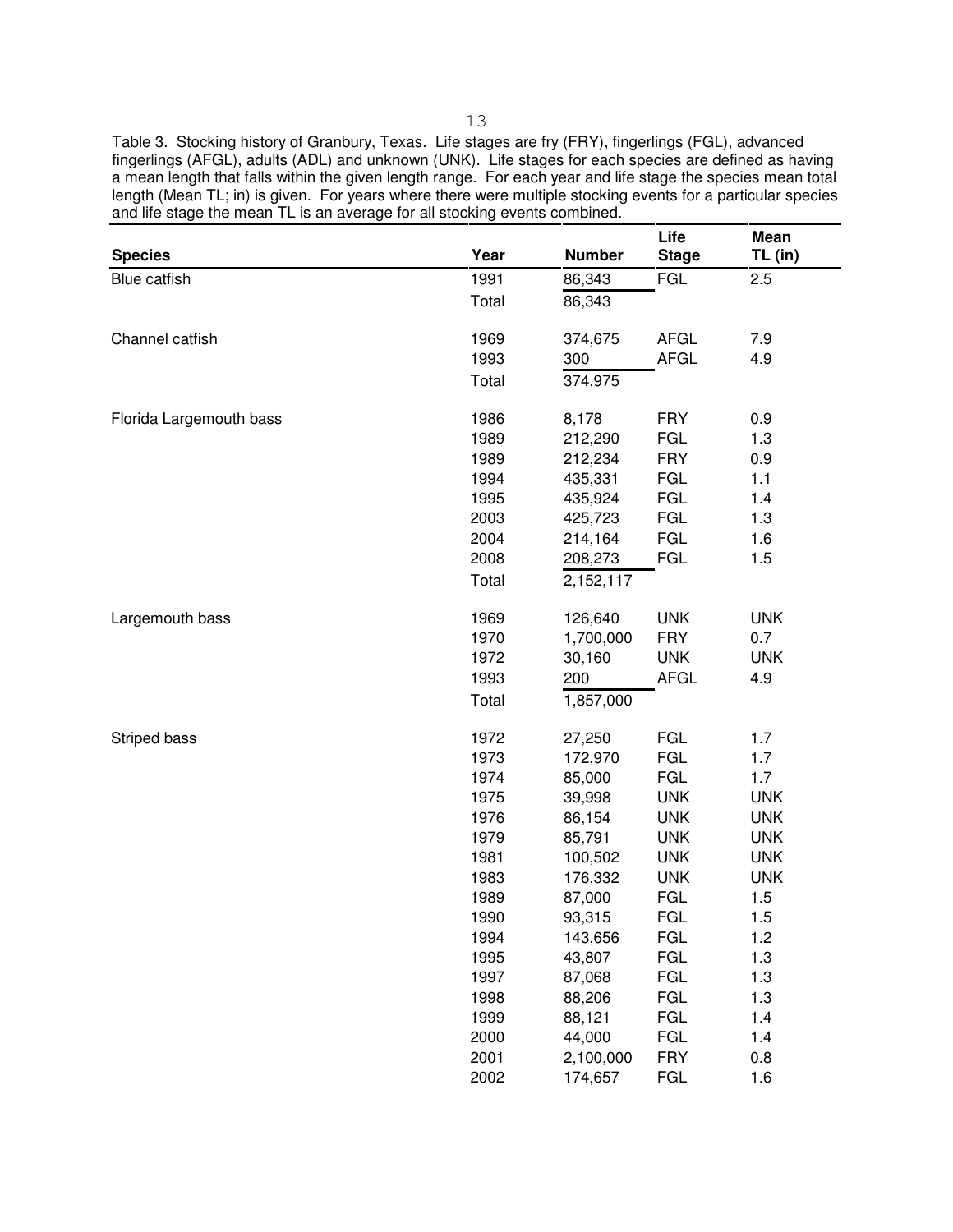|                | 14    |               |                      |                        |  |
|----------------|-------|---------------|----------------------|------------------------|--|
| <b>Species</b> | Year  | <b>Number</b> | Life<br><b>Stage</b> | <b>Mean</b><br>TL (in) |  |
|                | 2003  | 85,444        | <b>FGL</b>           | 1.5                    |  |
|                | 2004  | 43,271        | <b>FGL</b>           | 1.5                    |  |
|                | 2005  | 125,155       | <b>FGL</b>           | 1.7                    |  |
|                | 2006  | 127,280       | <b>FGL</b>           | 1.6                    |  |
|                | 2007  | 125,278       | <b>FGL</b>           | 1.4                    |  |
|                | 2008  | 126,079       | <b>FGL</b>           | 1.8                    |  |
|                | 2009  | 44,864        | <b>FGL</b>           | 1.8                    |  |
|                | Total | 4,401,198     |                      |                        |  |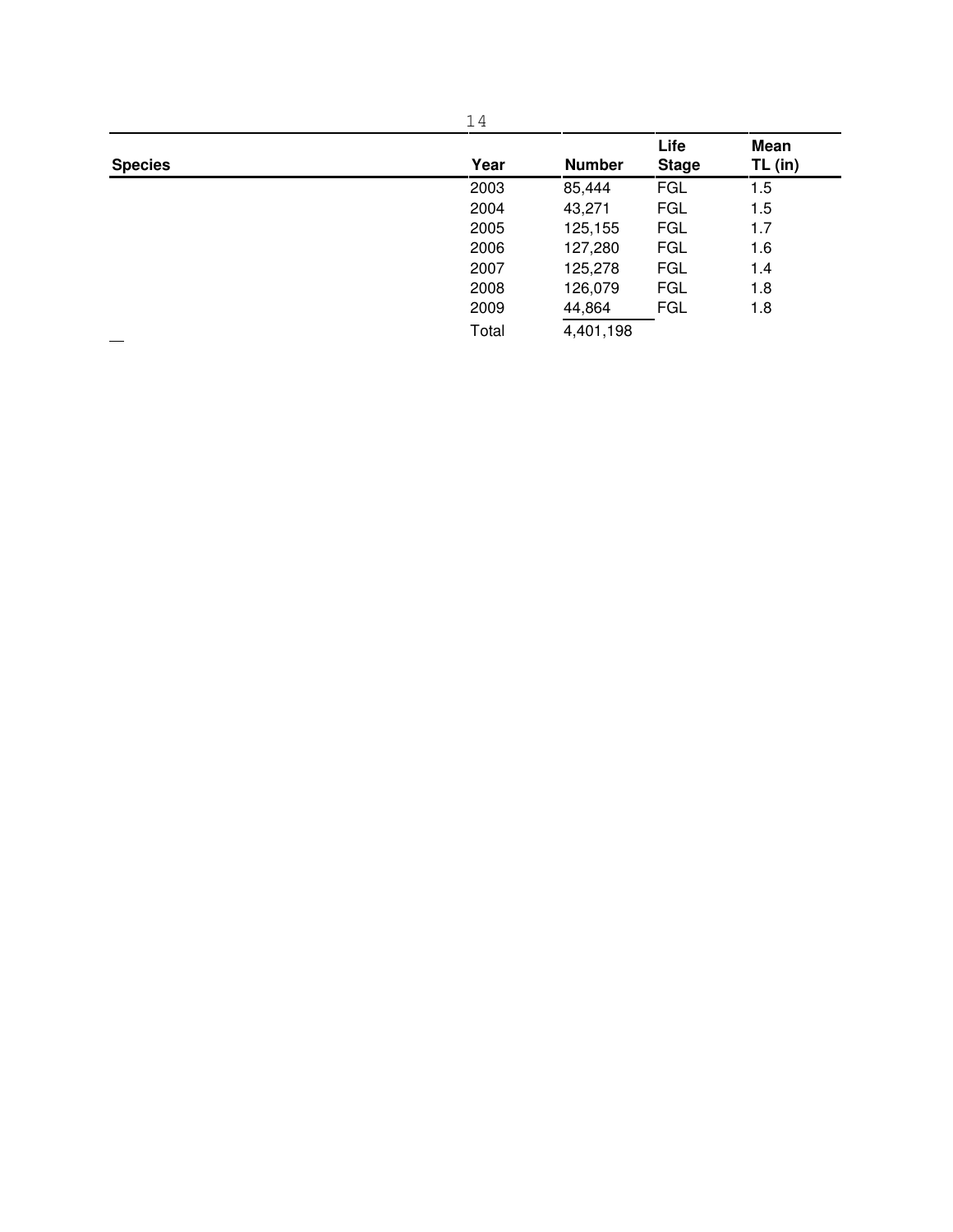Table 4. Survey of littoral zone and physical habitat types, Granbury Reservoir, Texas, 2010. Linear shoreline distance (miles) and percent of linear shoreline distance was recorded for each habitat type. Native emergent shoreline vegetation was also given an acreage estimate. Percent of total shoreline distance is blank for boat docks/piers, Exotic, Non-prohibited, and native emergents because they were dually coded with adjacent habitat.

|       |                  | Surface Area              |                         |  |  |  |
|-------|------------------|---------------------------|-------------------------|--|--|--|
| Miles | Percent of total | Acres                     | Percent of surface area |  |  |  |
| 81.48 | 48.67            |                           |                         |  |  |  |
| 0.08  | 0.05             |                           |                         |  |  |  |
| 24.90 | 14.88            |                           |                         |  |  |  |
| 1.51  | 0.90             |                           |                         |  |  |  |
| 61.86 | 36.96            |                           |                         |  |  |  |
| 6.79  |                  |                           |                         |  |  |  |
| 5.09  |                  |                           |                         |  |  |  |
| 8.26  |                  | 20.28                     | 0.23                    |  |  |  |
|       |                  | <b>Shoreline Distance</b> |                         |  |  |  |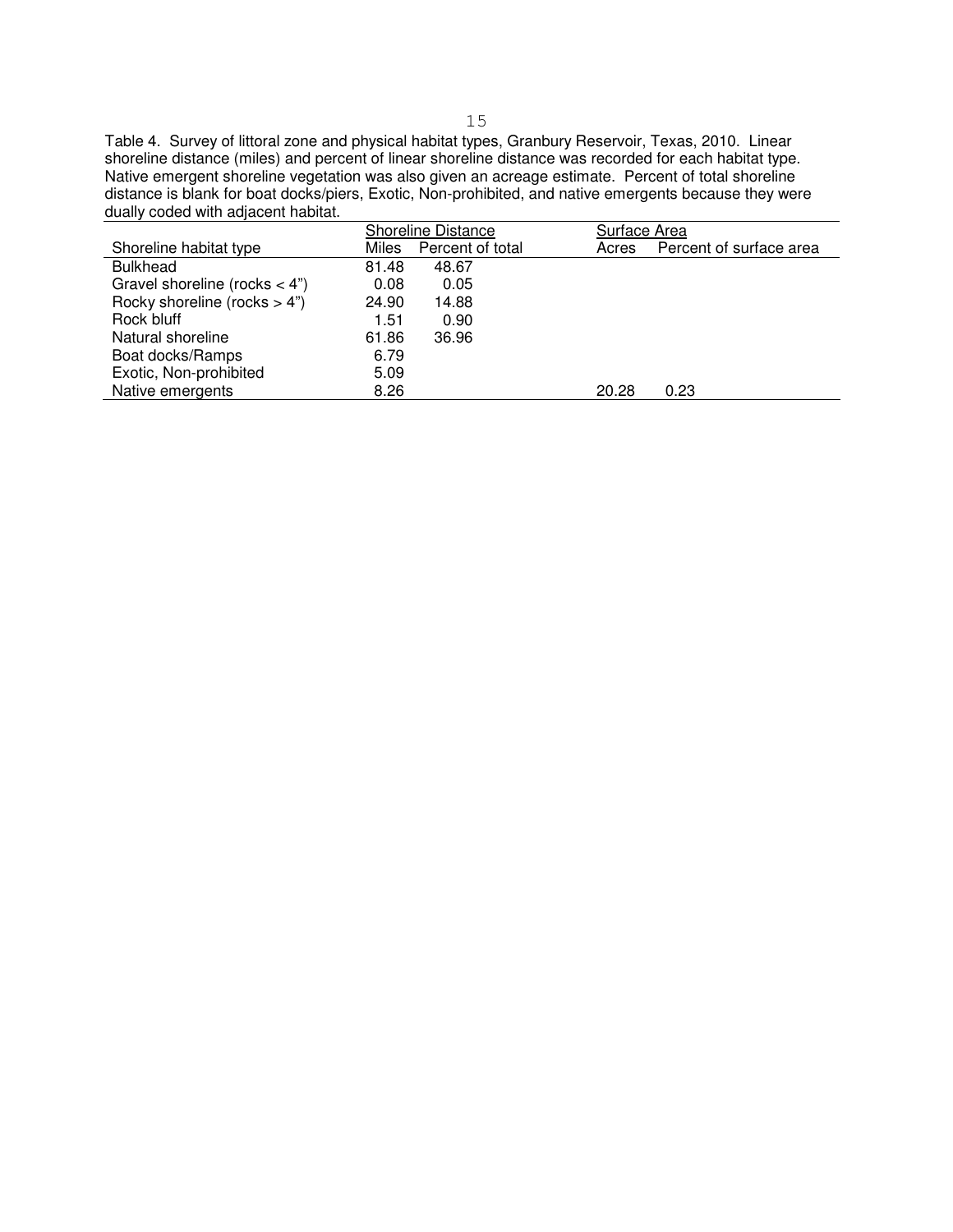<span id="page-16-0"></span>

 Figure 2. Number of gizzard shad caught per hour (CPUE) and population indices (RSE and N for CPUE and SE for IOV are in parentheses) for fall electrofishing surveys, Granbury Reservoir, Texas, 2005, 2007, and 2009.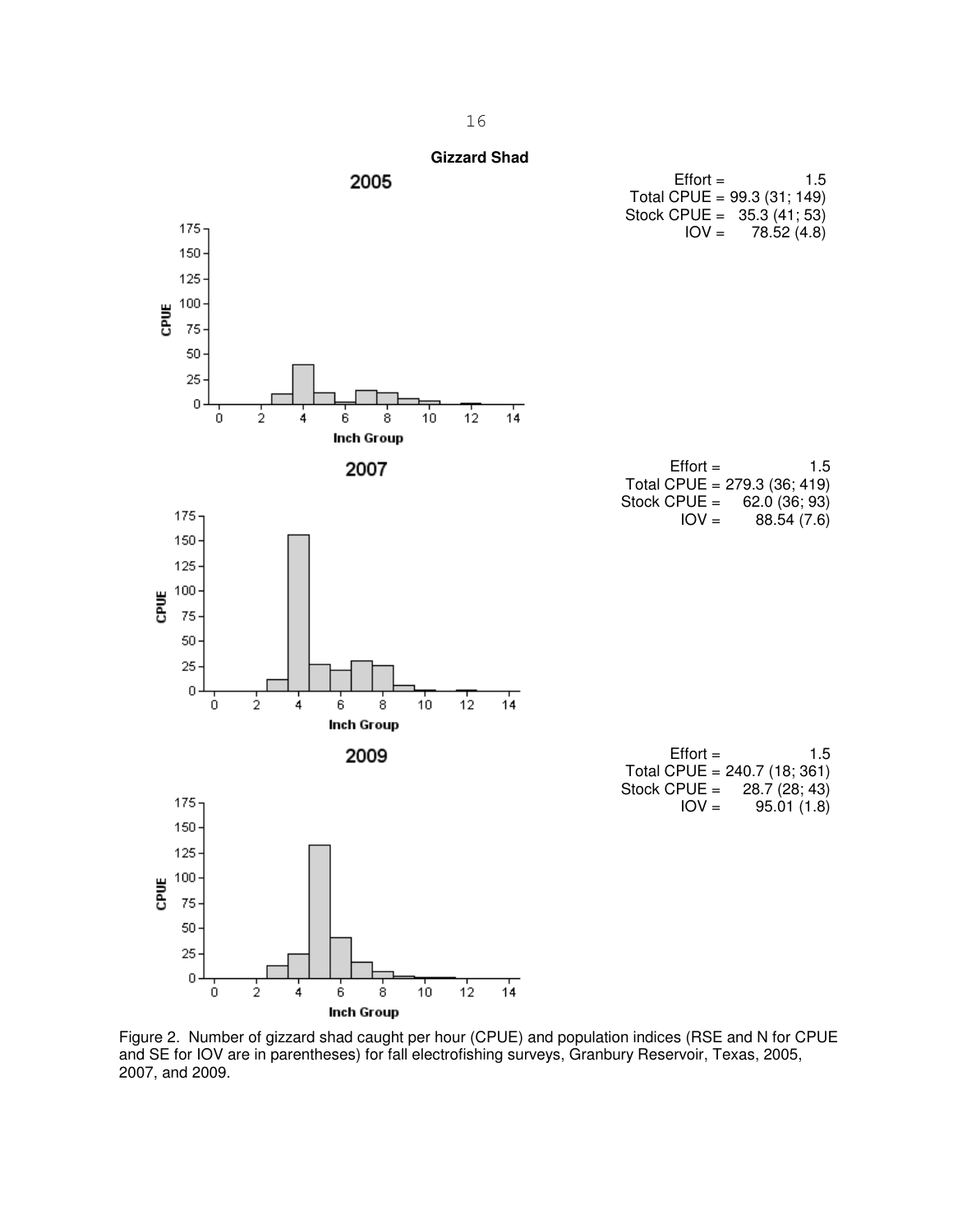<span id="page-17-0"></span>

 Figure 3. Number of bluegill caught per hour (CPUE) and population indices (RSE and N for CPUE and SE for size structure are in parentheses) for fall electrofishing surveys, Granbury Reservoir, Texas, 2005, 2007, and 2009.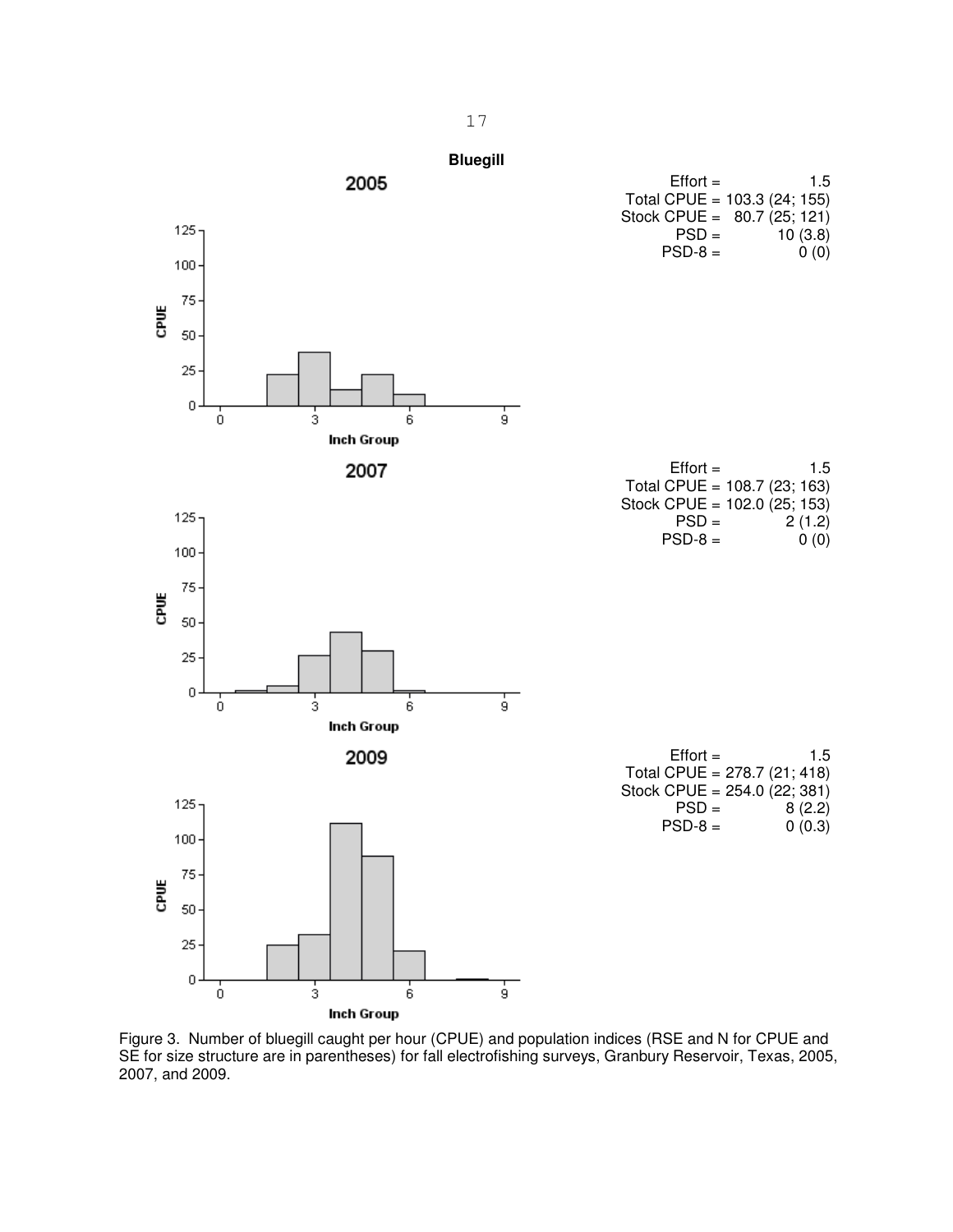<span id="page-18-0"></span>

 Figure 4. Number of longear sunfish caught per hour (CPUE) and population indices (RSE and N for CPUE and SE for size structure are in parentheses) for fall electrofishing surveys, Granbury Reservoir, Texas, 2005, 2007, and 2009.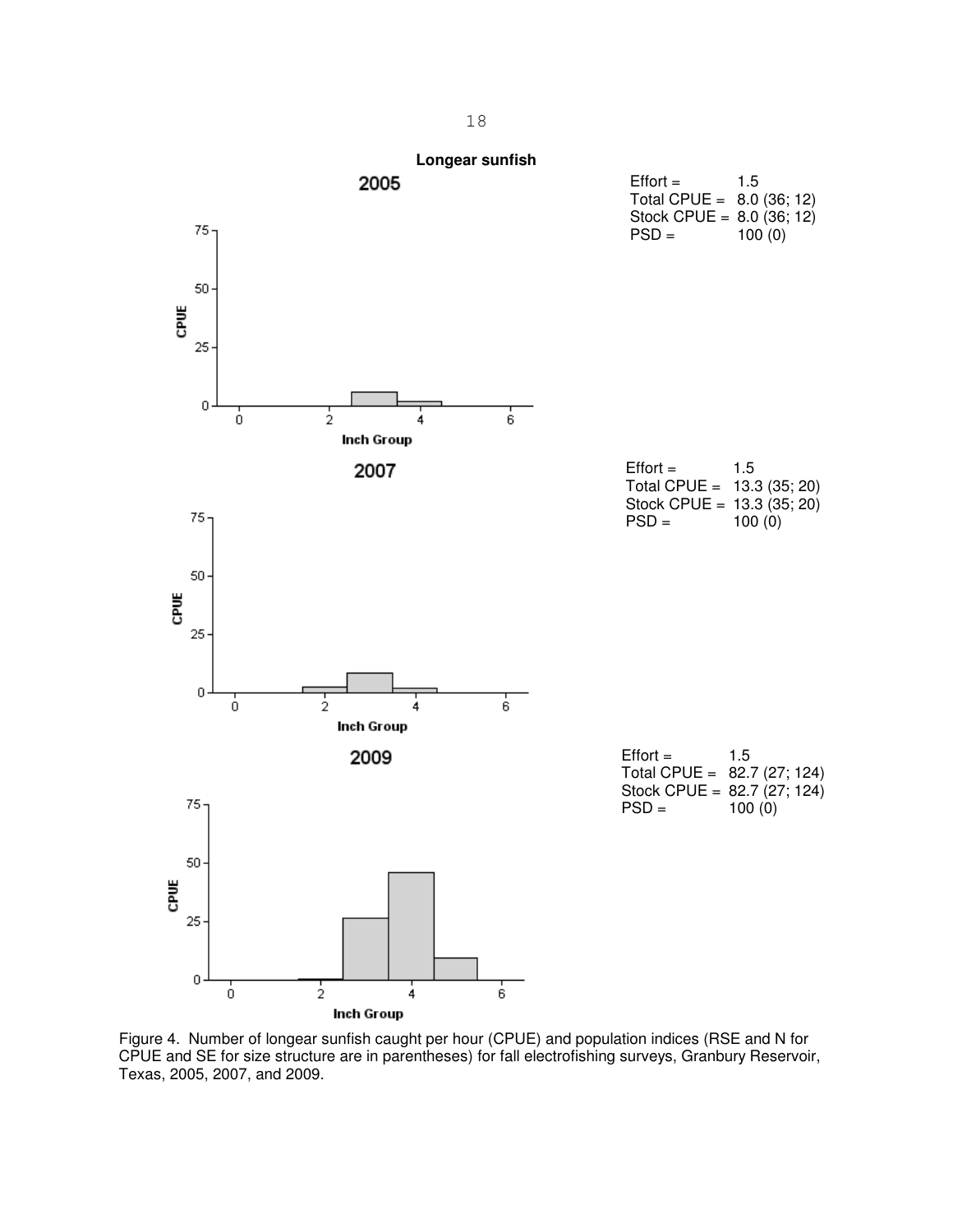<span id="page-19-0"></span>

 Figure 5. Number of blue catfish caught per net night (CPUE) and population indices (RSE and N for CPUE and SE for size structure are in parentheses) for spring gill net surveys, Granbury Reservoir, Texas, 2010.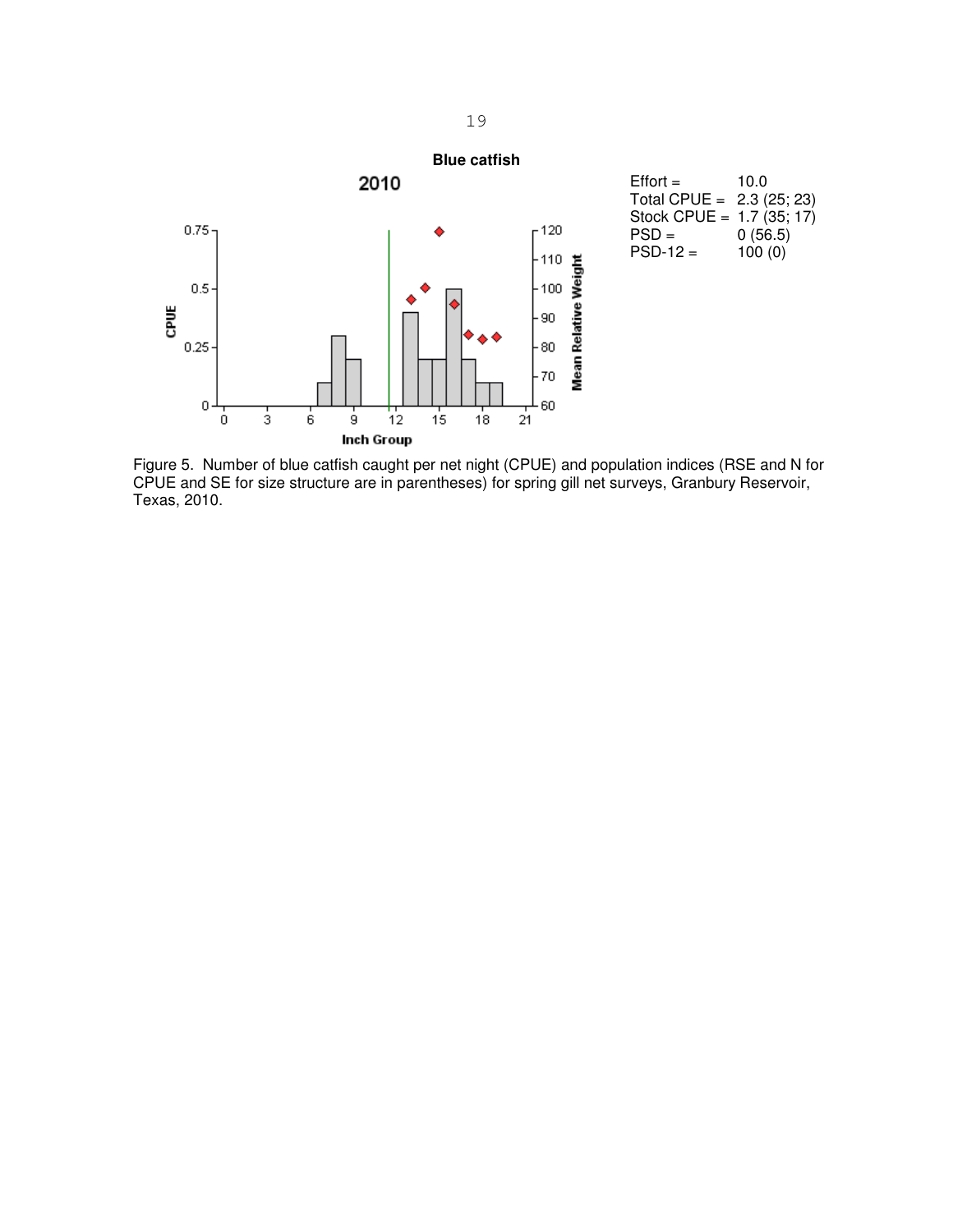<span id="page-20-0"></span>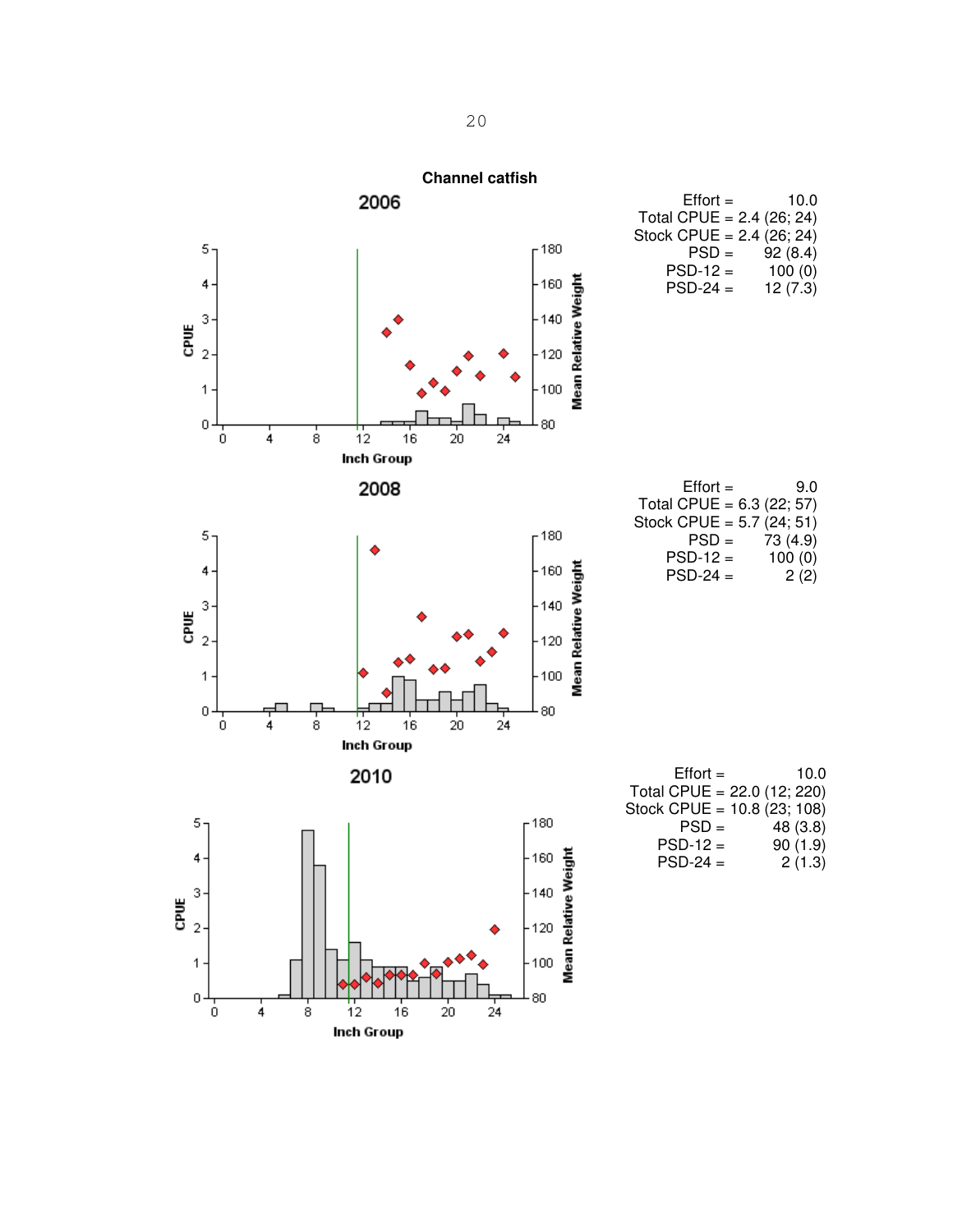<span id="page-21-0"></span> Figure 6. Number of channel catfish caught per net night (CPUE) and population indices (RSE and N for CPUE and SE for size structure are in parentheses) for spring gill net surveys, Granbury Reservoir, Texas, 2006, 2008, and 2010.



21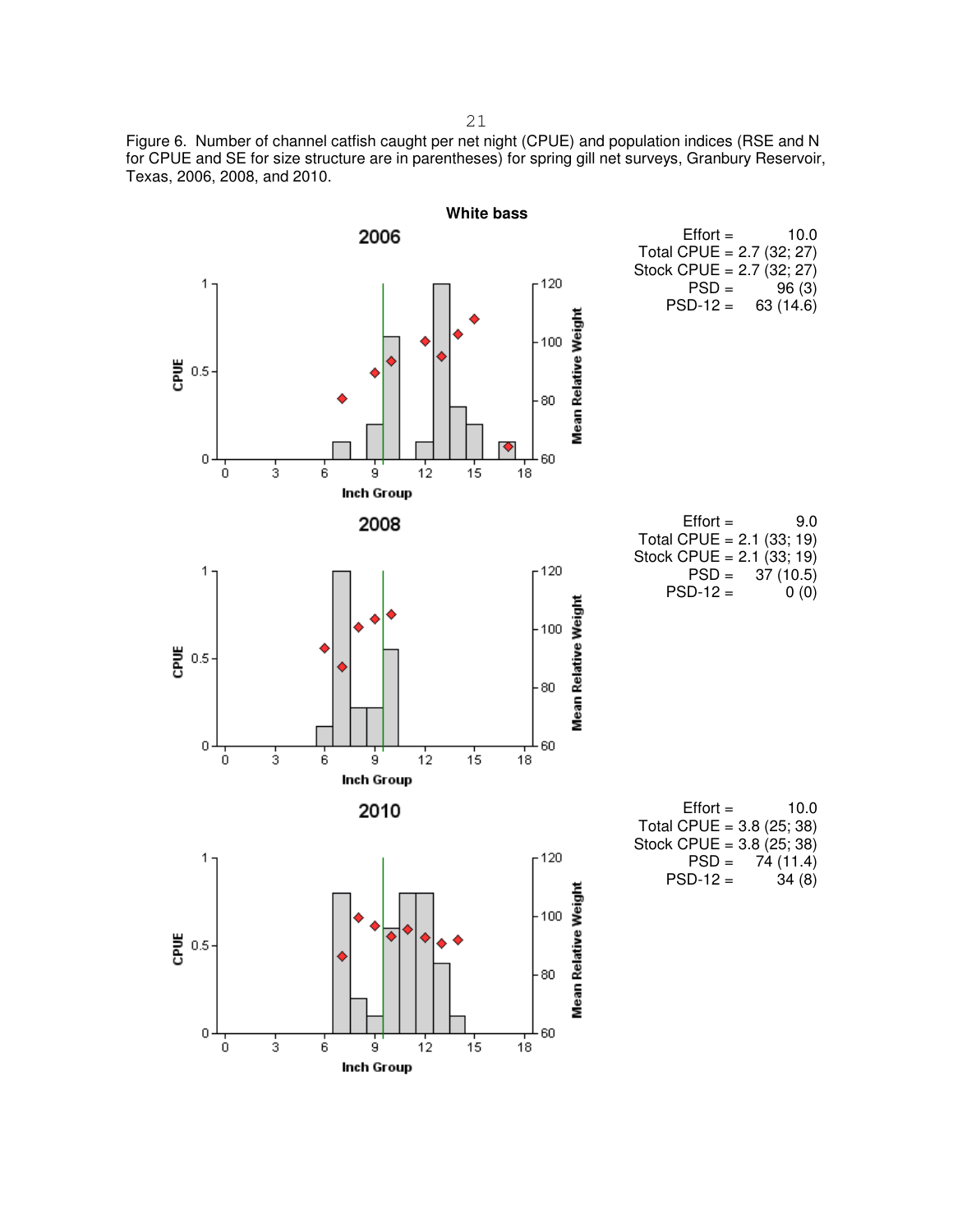<span id="page-22-0"></span> Figure 7. Number of white bass caught per net night (CPUE) and population indices (RSE and N for CPUE and SE for size structure are in parentheses) for spring gill net surveys, Granbury Reservoir, Texas, 2006, 2008, and 2010.



22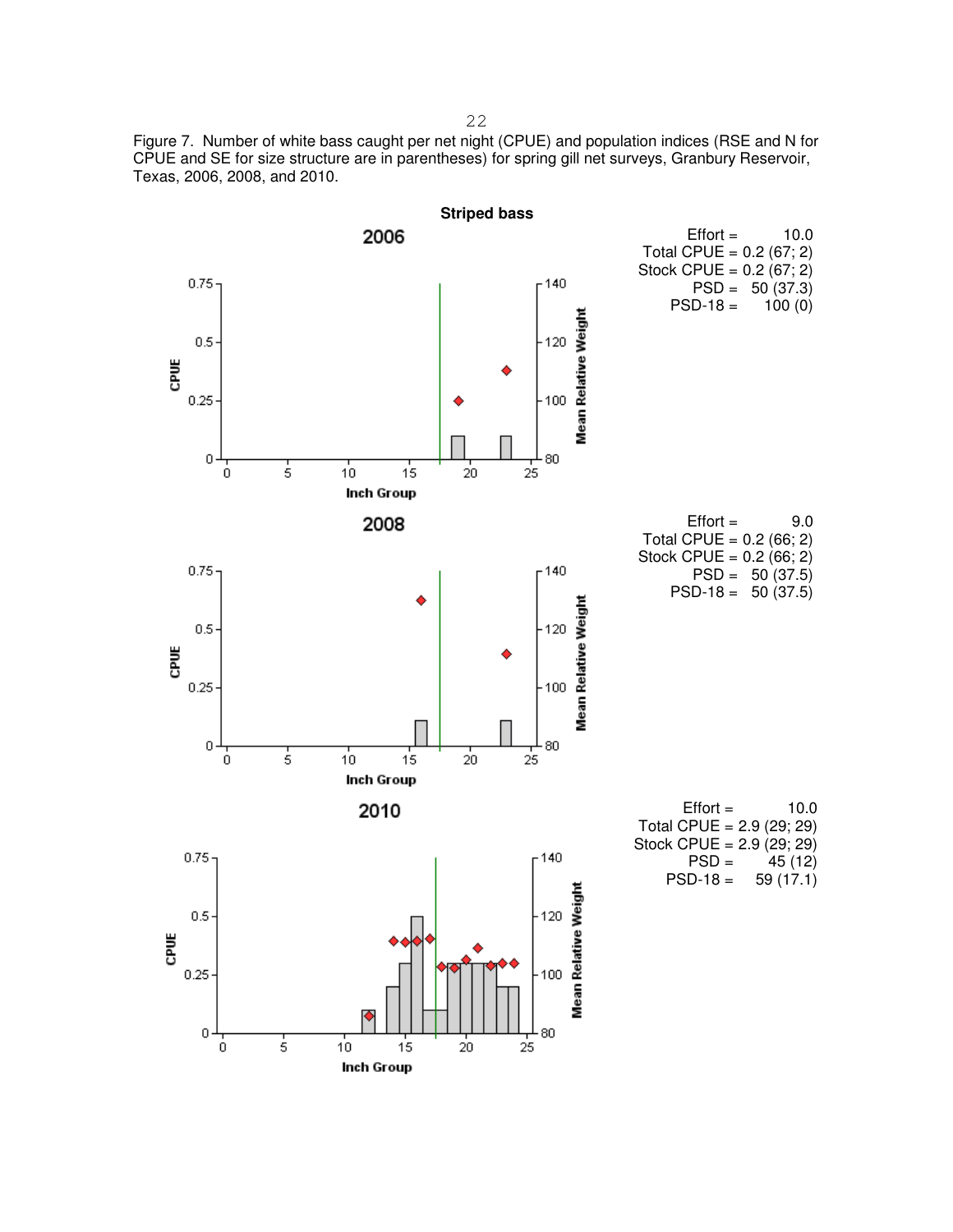<span id="page-23-0"></span> Figure 8. Number of striped bass caught per net night (CPUE) and population indices (RSE and N for CPUE and SE for size structure are in parentheses) for spring gill net surveys, Granbury Reservoir, Texas, 2006, 2008, and 2010.

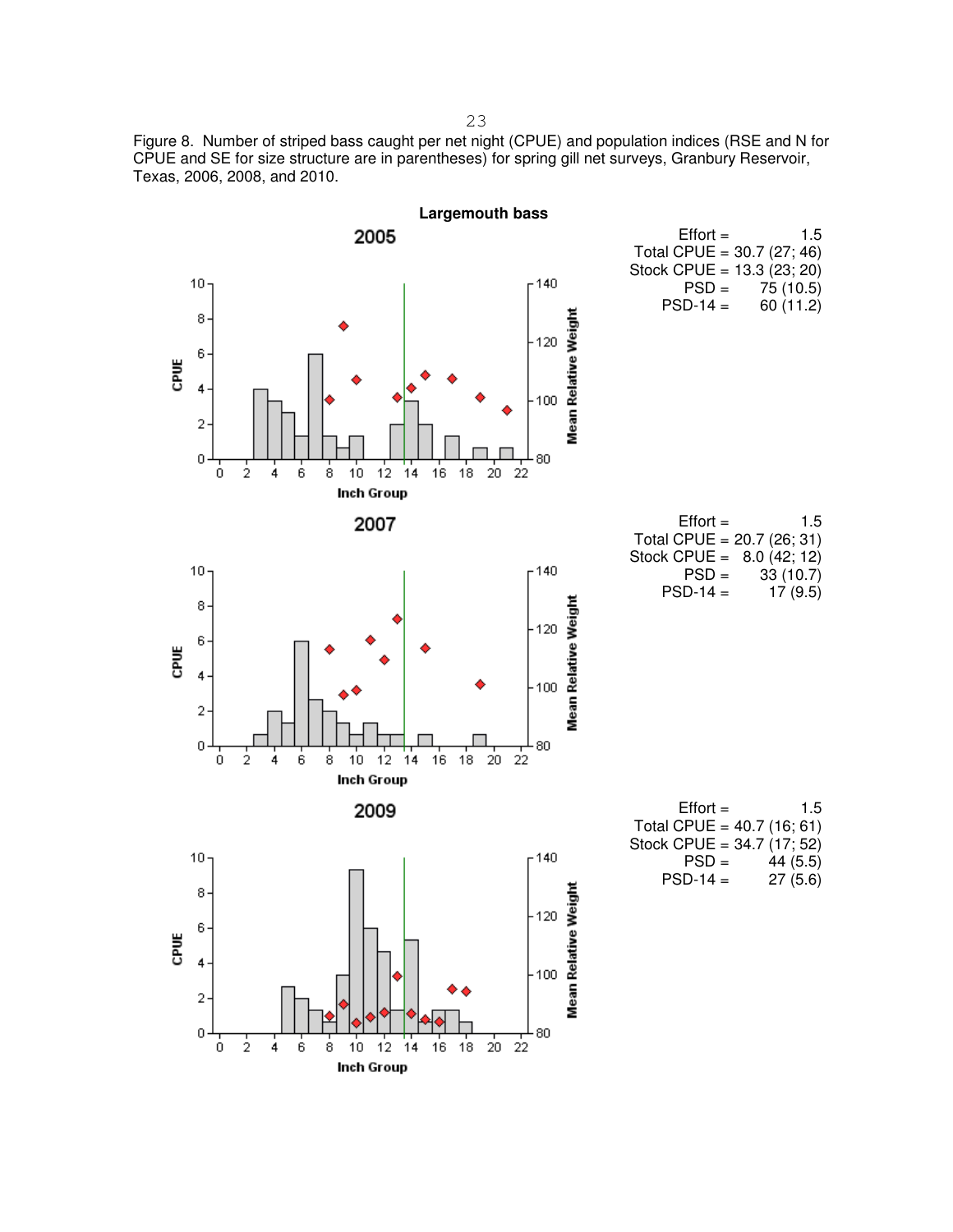Figure 9. Number of largemouth bass caught per hour (CPUE) and population indices (RSE and N for CPUE and SE for size structure are in parentheses) for fall electrofishing surveys, Granbury Reservoir, Texas, 2005, 2007, and 2009.

 Table 5. Results of genetic analysis of largemouth bass collected by fall electrofishing, Granbury Reservoir, Texas in 2001 and 2005. FLMB = Florida largemouth bass, NLMB = Northern largemouth bass, F1 = first generation hybrid between a FLMB and a NLMB, Fx = second or higher generation hybrid between a FLMB and a NLMB.

|      |             | Genotype    |    |    |             |                |             |
|------|-------------|-------------|----|----|-------------|----------------|-------------|
| Year | Sample size | <b>FLMB</b> | E1 | Fx | <b>NLMB</b> | % FLMB alleles | % pure FLMB |
| 2001 | 29          |             |    |    |             | 48.3           | 6.7         |
| 2005 |             |             |    | 23 |             | 50.7           | 4.0         |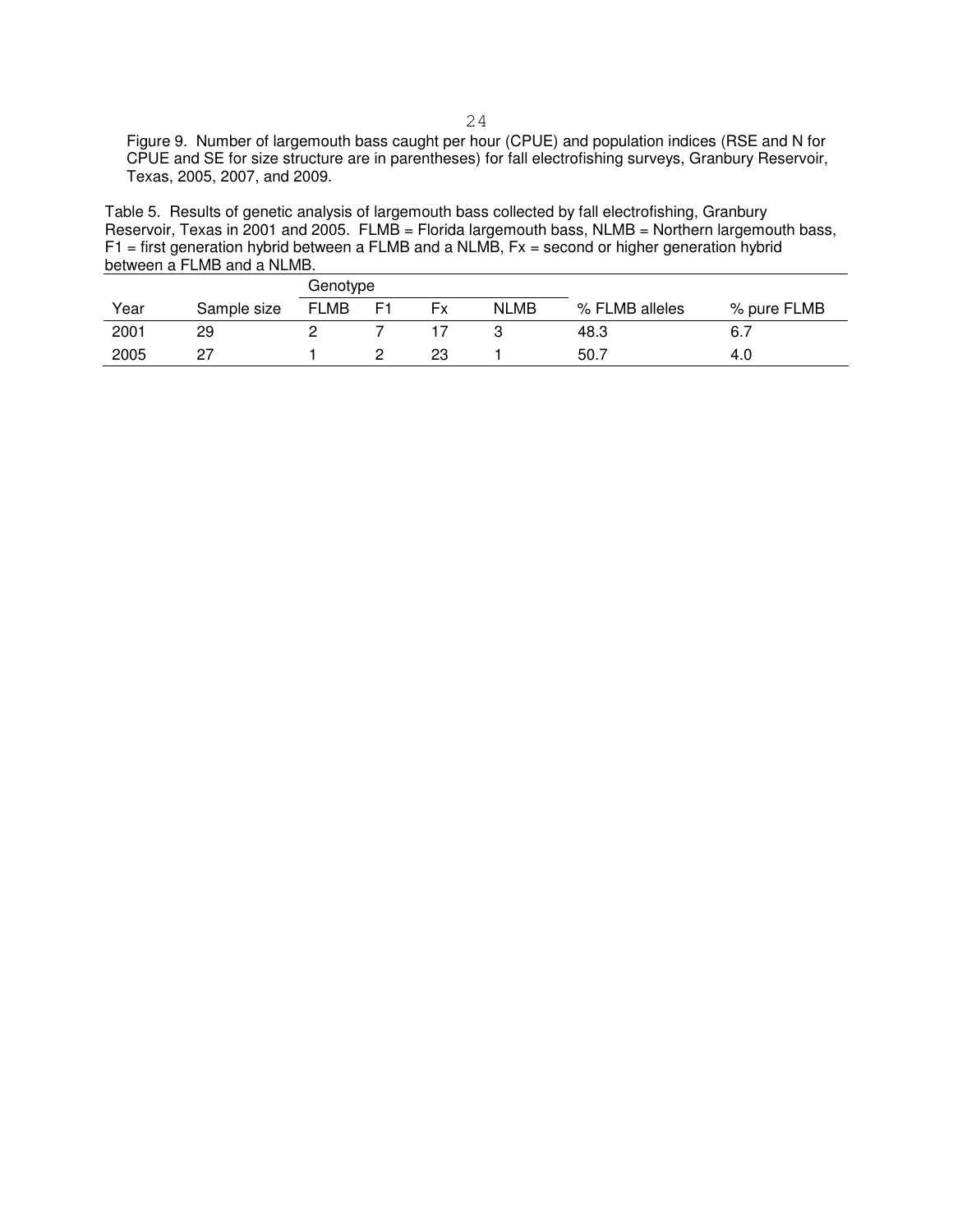Table 6. Proposed sampling schedule for Granbury Reservoir, Texas. Gill netting surveys are conducted in the spring, while electrofishing surveys are conducted in the fall. Winter trap netting became optional in 2009. Standard survey denoted by S and additional survey denoted by A.

| <b>Survey Year</b>    | Electrofisher | Trap Net | Gill Net | <b>Habitat Survey</b> | Report |
|-----------------------|---------------|----------|----------|-----------------------|--------|
| Fall 2010-Spring 2011 |               |          |          |                       |        |
| Fall 2011-Spring 2012 |               |          |          |                       |        |
| Fall 2012-Spring 2013 |               |          |          |                       |        |
| Fall 2013-Spring 2014 |               |          |          |                       |        |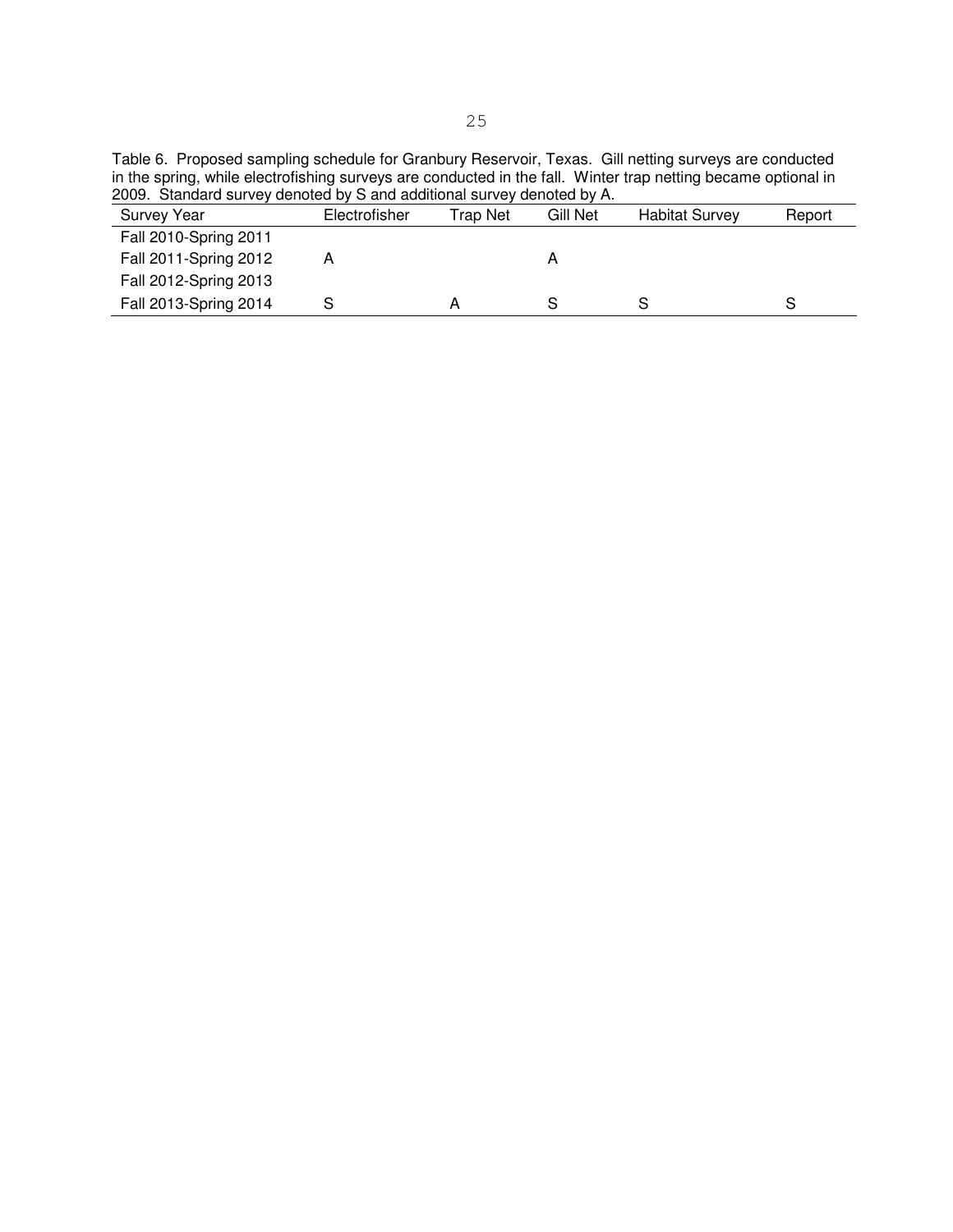## **Appendix A**

Number (N) and catch rate (CPUE) of all target species collected from all gear types from Granbury Reservoir, Texas, 2009-2010.

| <b>Species</b>      | <b>Gill Netting</b> |             |     | Electrofishing |  |  |  |
|---------------------|---------------------|-------------|-----|----------------|--|--|--|
|                     | N                   | <b>CPUE</b> |     | <b>CPUE</b>    |  |  |  |
| Gizzard shad        |                     |             | 361 | 240.67         |  |  |  |
| Threadfin shad      |                     |             | 45  | 30.00          |  |  |  |
| <b>Blue catfish</b> | 23                  | 2.30        |     |                |  |  |  |
| Channel catfish     | 220                 | 22.00       |     |                |  |  |  |
| White bass          | 38                  | 3.80        |     |                |  |  |  |
| <b>Striped bass</b> | 29                  | 2.90        |     |                |  |  |  |
| Green sunfish       |                     |             | 38  | 25.33          |  |  |  |
| Warmouth            |                     |             | 9   | 6.00           |  |  |  |
| Bluegill            |                     |             | 418 | 278.67         |  |  |  |
| Longear sunfish     |                     |             | 124 | 82.67          |  |  |  |
| Redear sunfish      |                     |             | 15  | 10.00          |  |  |  |
| Largemouth bass     |                     |             | 61  | 40.67          |  |  |  |
| White crappie       |                     |             |     |                |  |  |  |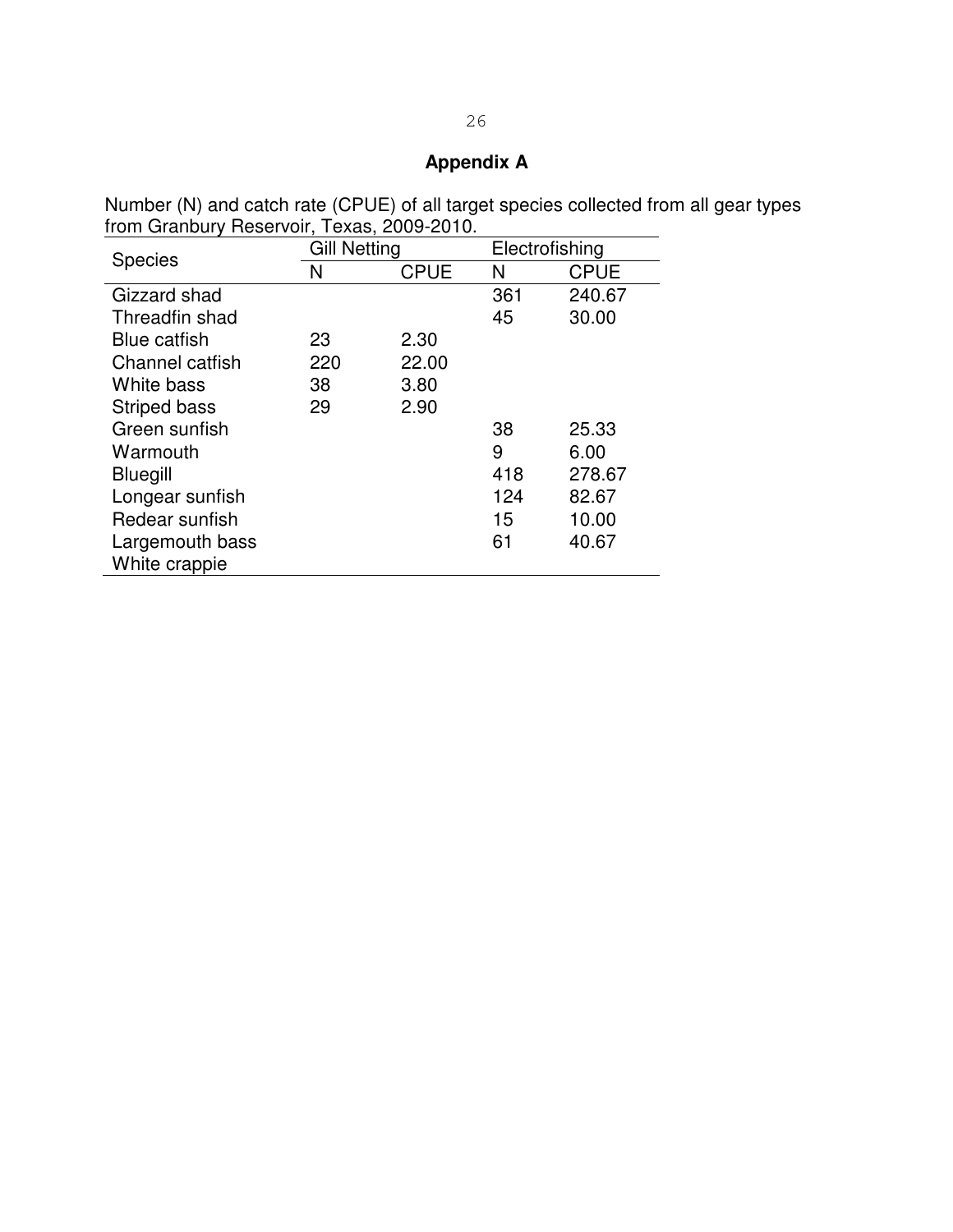# **Appendix B**

Historical catch rates (CPUE) of targeted species by gear type for Granbury Reservoir, Texas, 1998 to present. All stations were randomly selected and all electrofishing stations were shocked with a 5.0 Smith-Root GPP (Gas Powered Pulsator). Species Averages are in bold.

| Gear             | <b>Species</b>          | 1998 | 2001           | 2002 | 2003           | 2004 | 2005           | 2006 | 2007 | 2008 | 2009 | 2010 | Avg. |
|------------------|-------------------------|------|----------------|------|----------------|------|----------------|------|------|------|------|------|------|
| Electrofisher    |                         |      |                |      |                |      |                |      |      |      |      |      |      |
|                  | Largemouth Bass         | 83   | 60             | 44   | 65             |      | 31             |      | 21   |      | 41   |      | 49   |
|                  | Spotted bass            | 35   | 8              | 5    |                |      |                |      | 5    |      |      |      | 11   |
|                  | <b>Gizzard Shad</b>     | 85   | 103            | 55   | 68             |      | 99             |      | 279  |      | 241  |      | 132  |
|                  | <b>Threadfin Shad</b>   | 4    |                |      | 6              |      | 14             |      | 16   |      | 30   |      | 14   |
|                  | <b>Bluegill sunfish</b> | 239  | 195            | 233  | 151            |      | 103            |      | 109  |      | 279  |      | 187  |
|                  | Redear sunfish          | 11   | $\overline{c}$ |      | 6              |      | 4              |      | 9    |      | 10   |      | 6    |
|                  | Longear sunfish         | 75   | 73             | 40   | 27             |      | 8              |      | 13   |      | 83   |      | 46   |
|                  | Green sunfish           | 19   | 3              | 5    | 11             |      | 9              |      | 6    |      | 25   |      | 11   |
|                  | Warmouth                | 5    | 3              | 7    | $\overline{2}$ |      | $\overline{2}$ |      |      |      | 6    |      | 4    |
| Gillnets         |                         |      |                |      |                |      |                |      |      |      |      |      |      |
|                  | <b>Blue catfish</b>     | 0.1  | 0.2            |      | 0.5            | 0.3  |                |      |      |      |      | 2.3  | 0.7  |
|                  | Channel catfish         | 3.9  | 5.5            | 5    | 4.5            | 4.8  |                | 2.4  |      | 6.3  |      | 22.0 |      |
|                  | White bass              | 2.3  | 1.9            | 2.3  | 0.5            | 5.6  |                | 2.7  |      | 2.1  |      | 3.8  | 2.7  |
|                  | Palmetto bass           | 1.7  | 0.4            | 1.9  | 0.2            | 1.7  |                | 0.2  |      | 0.2  |      | 2.9  | 1.2  |
|                  | Hybrid bass             | 0.3  |                |      |                |      |                |      |      |      |      |      | 0.3  |
|                  | <b>Flathead catfish</b> | 1.6  | 0.8            |      | 0.2            | 0.4  |                |      |      | 0.3  |      | 0.7  | 0.7  |
| <b>Trap nets</b> |                         |      |                |      |                |      |                |      |      |      |      |      |      |
|                  | White crappie           | 9.3  | 3.3            | 4.4  | $\overline{2}$ |      | 2.5            |      |      |      |      |      | 4.3  |
|                  | <b>Black crappie</b>    | 0.1  | 0.1            | 0.1  |                |      |                |      |      |      |      |      | 0.1  |